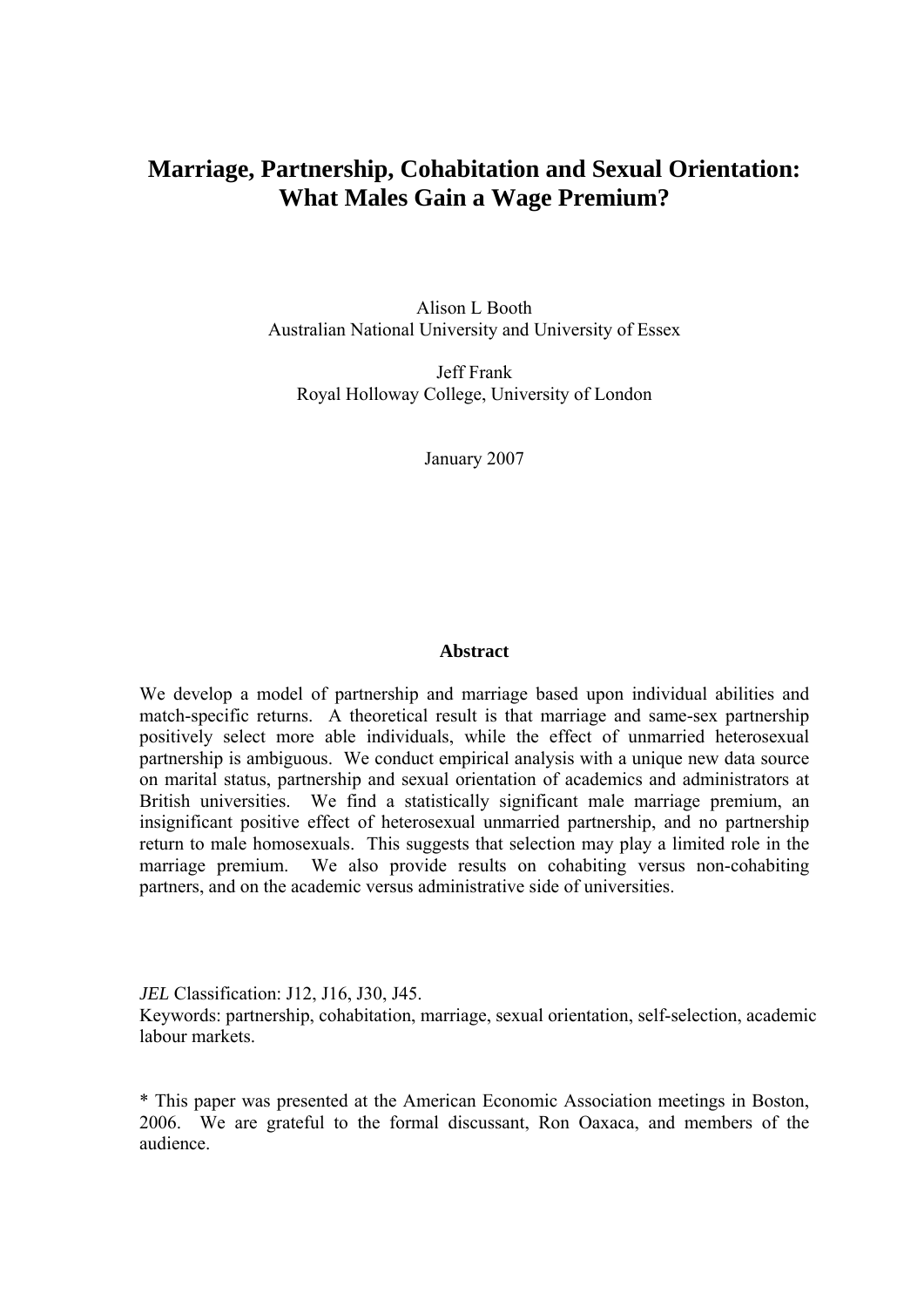# **Marriage, Partnership, Cohabitation, and Sexual Orientation: What Males Gain a Wage Premium?**

#### **1. Introduction**

 There are a wide variety of personal relationships chosen by individuals. People can be unattached. They can be heterosexual, bisexual or homosexual. If they form a partnership, they decide whether to live separately or to cohabit. They can marry. They may have children. What are the wage implications of the various forms of household organisation? This is of interest in its own right, but it can also shed light on the gender pay gap. To what extent is the gap sustained by traditional family arrangements supported by inflexible workplace practices?

 Empirical studies have consistently shown that married men earn higher wages than women (both married and unmarried) and unmarried men. The premium [Becker (1965)] may be a reward for traditional household organisation where the male concentrates upon market production and the female upon household production. If this is the case, addressing the gender gap may require a change in household arrangements or compensatory changes in workplace practices. Alternatively, the measured differential may not be a direct return to marriage but may instead be reflective of a selection effect where more able males become married and less able males remain single. In this case, the male marriage premium is about the relative pay of married and single men and need have no implications for the overall gender gap. Studies [see for example, US studies including Korenman and Neumark (1991), Akerlof (1998), and Lundberg and Rose (2002), and the UK study by Bardasi and Taylor (2005)] seek to control for the selection effect by using panel data and fixed effects estimation. These studies find that there remains a large married male wage differential after controlling for selection, which may make up half of the overall premium.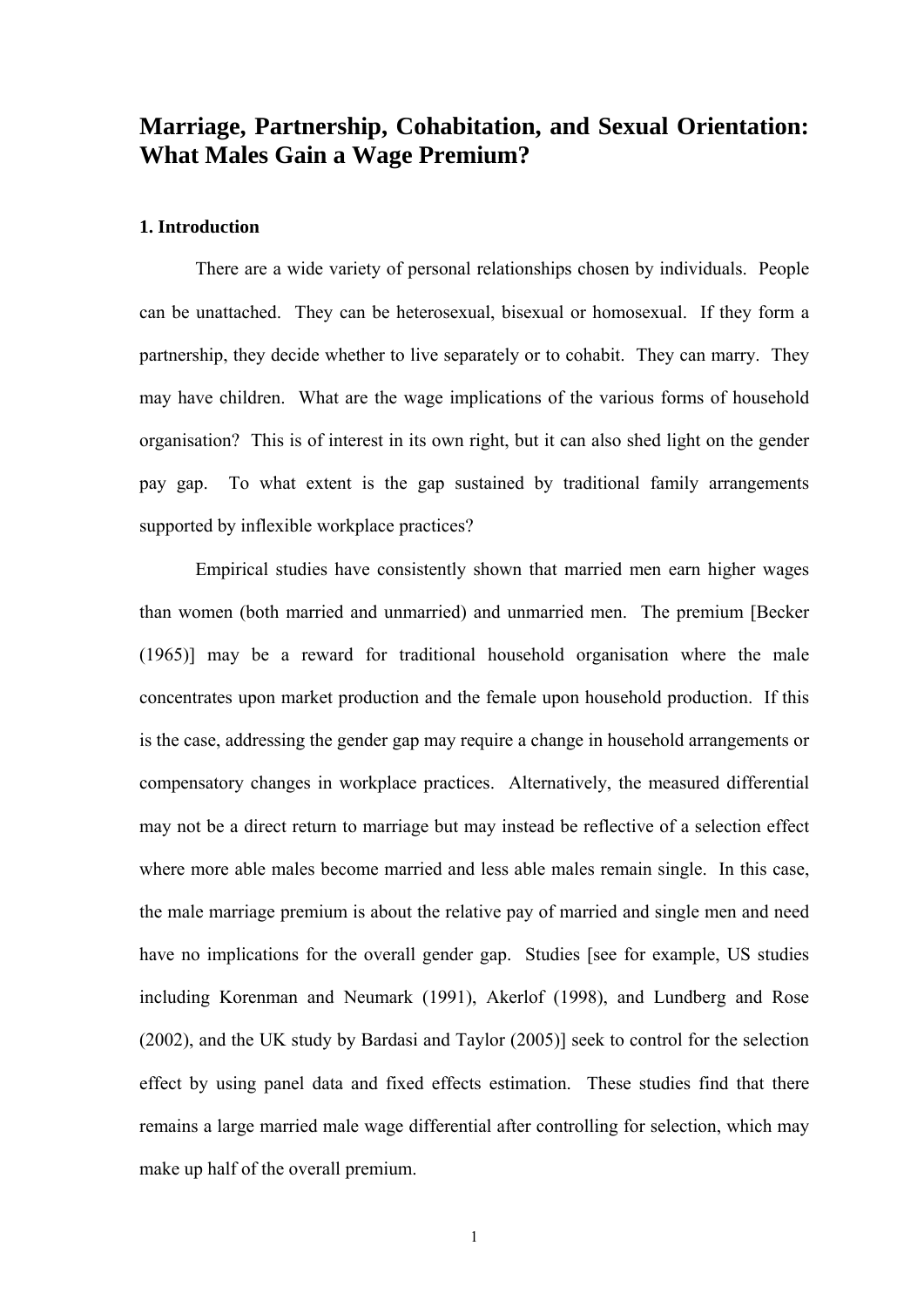Other authors have noted that there are problems with using fixed effects estimators to correct for unobserved individual heterogeneity. Antonovics and Town (2004) observe that the fixed effects estimate may be biased either upwards or downwards since the decision to marry is endogenous and may follow in response to a received or anticipated pay rise. They use data on twins as another way of correcting for unobserved heterogeneity, and find that little if any of the marriage premium is a selection effect. With a model of endogenous marriage selection, Chun and Lee (2001) also find no evidence supporting the selection hypothesis. A highly limited role for selection is also supported by Ginther and Zavodny (1998)'s comparison of 'shotgun' weddings, which might be random, to 'voluntary' weddings where selection may occur. In contrast, Krashinsky (2004) uses a number of alternative methods (including test results and twins) to control for unobserved heterogeneity, and finds no remaining marriage effect.

 Therefore, while it is clear that married males are paid more than single males, the nature of the premium – whether it is directly due to marriage or represents selection by ability – is less clear. Even less is known about other, non-traditional relationships. A small literature examines the returns to unmarried cohabitation for men in the US, with mixed results. Stratton (2002) finds a positive return to cohabitation, but not after controlling for fixed effects. Loh (1996), in contrast, finds that the OLS estimated positive and significant return to cohabitation actually increases in the fixed effects estimation. Mamun (2004) finds a positive and significant return to cohabitation for white and black men, but not for Hispanics, after controlling for selection. The data available have limited researchers to examining cohabiting couples and not unmarried partners in general. There is also very little information in the literature about the effects of partnership among lesbian, gay and bisexual people. Carpenter and Gates (2004) compare cohabiting and non-cohabiting gay men and find that their characteristics (such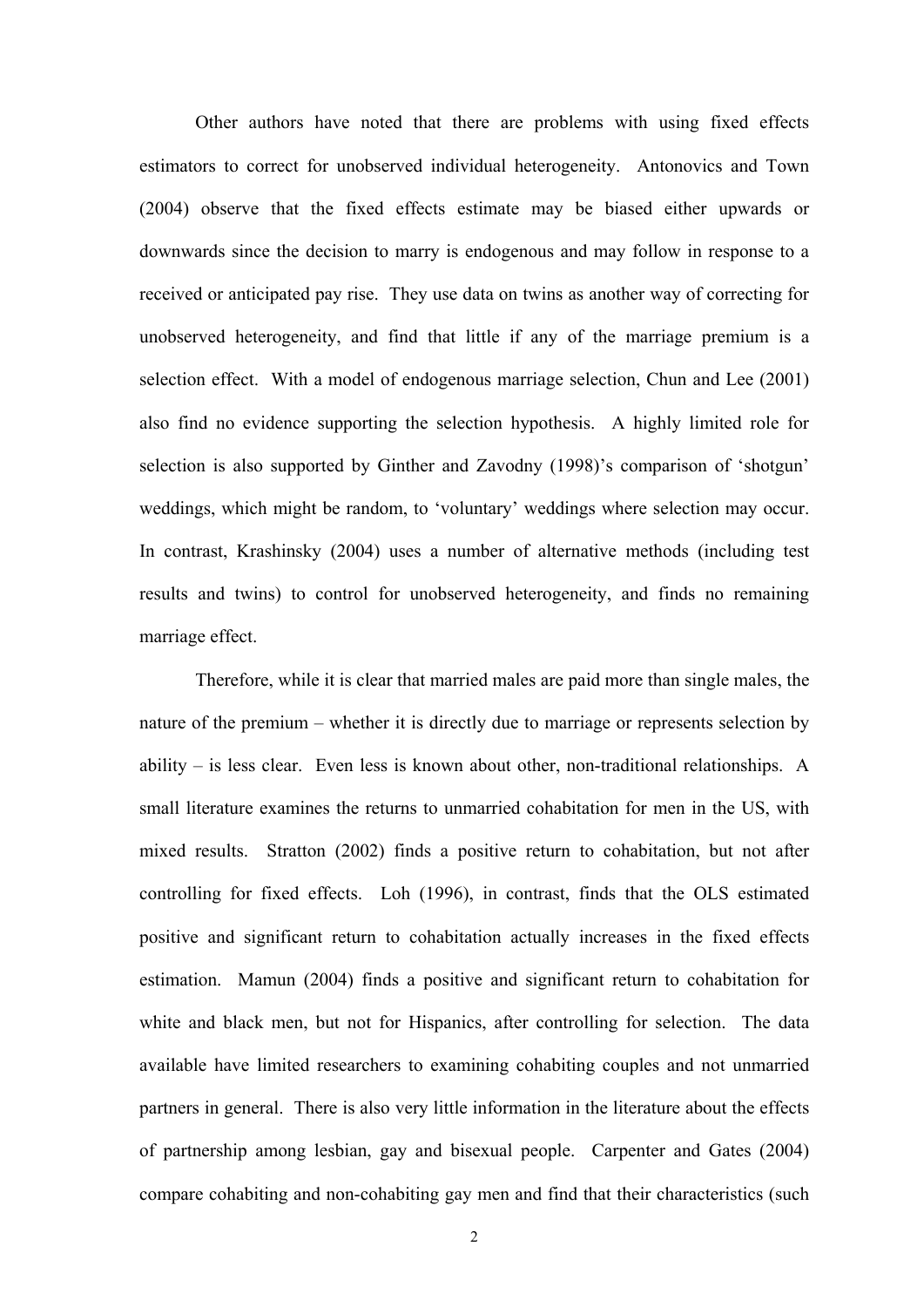as education and income) differ significantly. Jepsen and Jepsen (2002) find that there is positive assortative mating (in both non-economic and labour market characteristics) for heterosexual marriages and partnerships, and same-sex cohabiting partnerships.

 In this paper, we use a unique new data source from British universities to provide further information on these questions. The data include information on cohabiting and non-cohabiting partnership and childcare responsibilities, as well as marriage, and on sexual orientation. We can therefore examine the returns to different forms of relationships and household organisation. Providing this full set of comparisons is therefore one major contribution of this paper. A second major contribution is to compare jobs with very different degrees of flexibility. Within the university, academic jobs have flexibility in scheduling the hours of work between the university and home, which is particularly advantageous to women raising children. Administrative jobs are more like traditional jobs in the economy. We might therefore expect to see different returns to relationships between the two sides of the university and can then judge the effects of increased job flexibility on the gender gap. University data differ from the economy as a whole in an important way. The employees and jobs (with the exception of the divide between the academic and administrative sides) are relatively homogeneous. This means that we do not examine the extent to which, for example, the gender gap occurs as women take poorer jobs than comparable men. Instead, we see how women are disadvantaged in pay in essentially the same job.

 In order to guide the empirical analysis, we develop a new model of partnership and marriage based upon individual abilities and match-specific returns. Under optimal relationship choices for heterosexuals – across marriage, partnership and single status – we find that married individuals are selected, as in the existing marriage literature, to be of higher unobserved ability. But what of unmarried partnered individuals compared to single individuals? Importantly, it turns out that the intuitive result – that they are also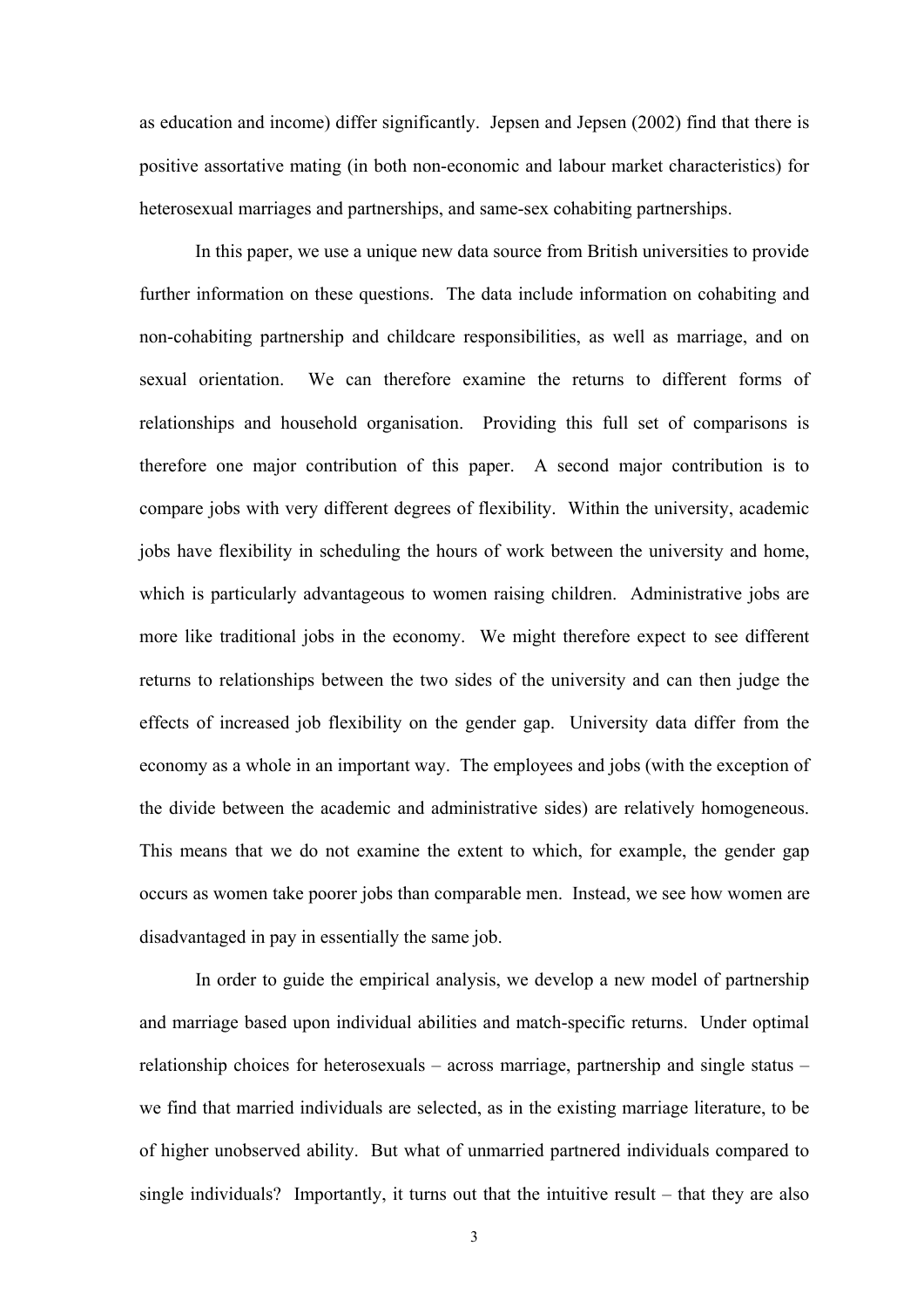selected to be of higher unobserved ability – need not be the case. This theoretical result may explain some of the inconsistent results in the empirical literature in adjusting for unobserved individual heterogeneity for men in cohabiting relationships. We also apply the model to homosexual relationships and assume that, as with heterosexuals, homosexuals prefer – *ceteris paribus* – higher earning partners. Under this assumption, partnered lesbians and gay men are selected to be of higher average ability than single homosexuals. Since lesbian/gay partners have a similar selection effect as for married heterosexuals, but without the traditional household division of responsibilities between males and females, the return to lesbian/gay partnership may proxy the selection effect in the male marriage premium. This provides a new test for the role of selection in the male marriage premium.

 In our empirical analysis, we find a significant return of about 13% to marriage and a positive (about 6%) but insignificant return to unmarried partnership for heterosexual males. These effects are of similar magnitude to those in the literature. For heterosexual females, there is no return to marriage or unmarried partnership. Controlling for the interaction of male with marriage and partnership, there is no independent gender gap – that is, single men do not earn more than single women (or married/partnered women). We find that there is no relation of the marriage premium to childcare responsibilities. We are also able to examine whether there are any differences to the return for cohabiting heterosexuals and for partnered heterosexuals not living together, and find that there is no apparent difference between the two groups. We do find differences between the academic and administrative sides of universities. On the academic side, there is no significant difference between the return to marriage for men and women. This is in contrast to the very large and significant difference on the administrative side. Finally, we find no return to partnership for homosexual males and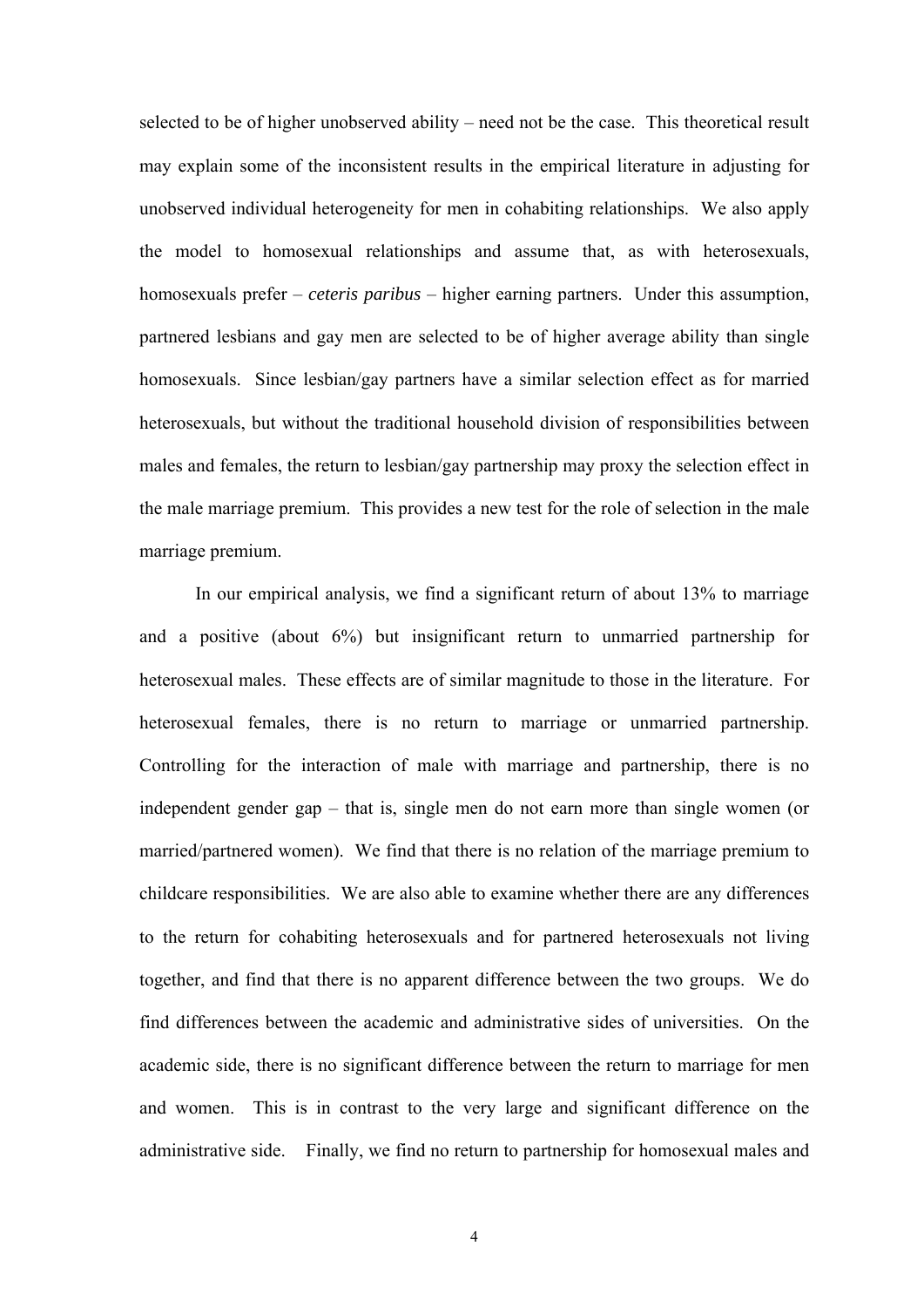females. Together, these results suggest that the gender gap is largely dependent upon traditional marriage and the lack of compensatory workplace arrangements.

 Section 2 discusses the data used in the analysis. Our new theoretical model of marriage and partnership is presented in Section 3. The empirical analysis is in Section 4, while Section 5 presents our conclusions.

## **2. The Data**

The UK Association of University Teachers (AUT) conducted a survey of six representative British universities, between December 2000 and February 2001. The 'Fairness at Work' survey was organised by the AUT Equal Opportunities Committee to examine the treatment of sexual orientation, gender, and ethnicity in the academic labour market. With the permission of the Vice Chancellors of the six universities, a letter was distributed to all staff inviting them to participate in the on-line survey. A total of 813 responses were received, made up of 51% women and 49% men. Academic ranks were held by 53% of the sample and administrative posts by 47%. The survey asked 38 questions covering a broad range of issues including: job characteristics such as salary; personal characteristics such as age, experience, partnership status, childcare responsibilities, gender and sexuality; and workplace characteristics such as type of university and location. These data have previously been used – to study sexual orientation effects on wages and promotions – in Frank (2004), and a fuller discussion of the data appears in that paper.

Means of the variables (or percentage of the sample having the characteristic) used in our analysis are given in Table A.1 in the Appendix. Most of these are selfexplanatory with the following exceptions. Age is measured in groups (under 30; 30-39; 40-49; 50-59; over 60), where the first group (under 30) is the base. Experience is measured in years. The precise question used to elicit sexual orientation is: 'Which best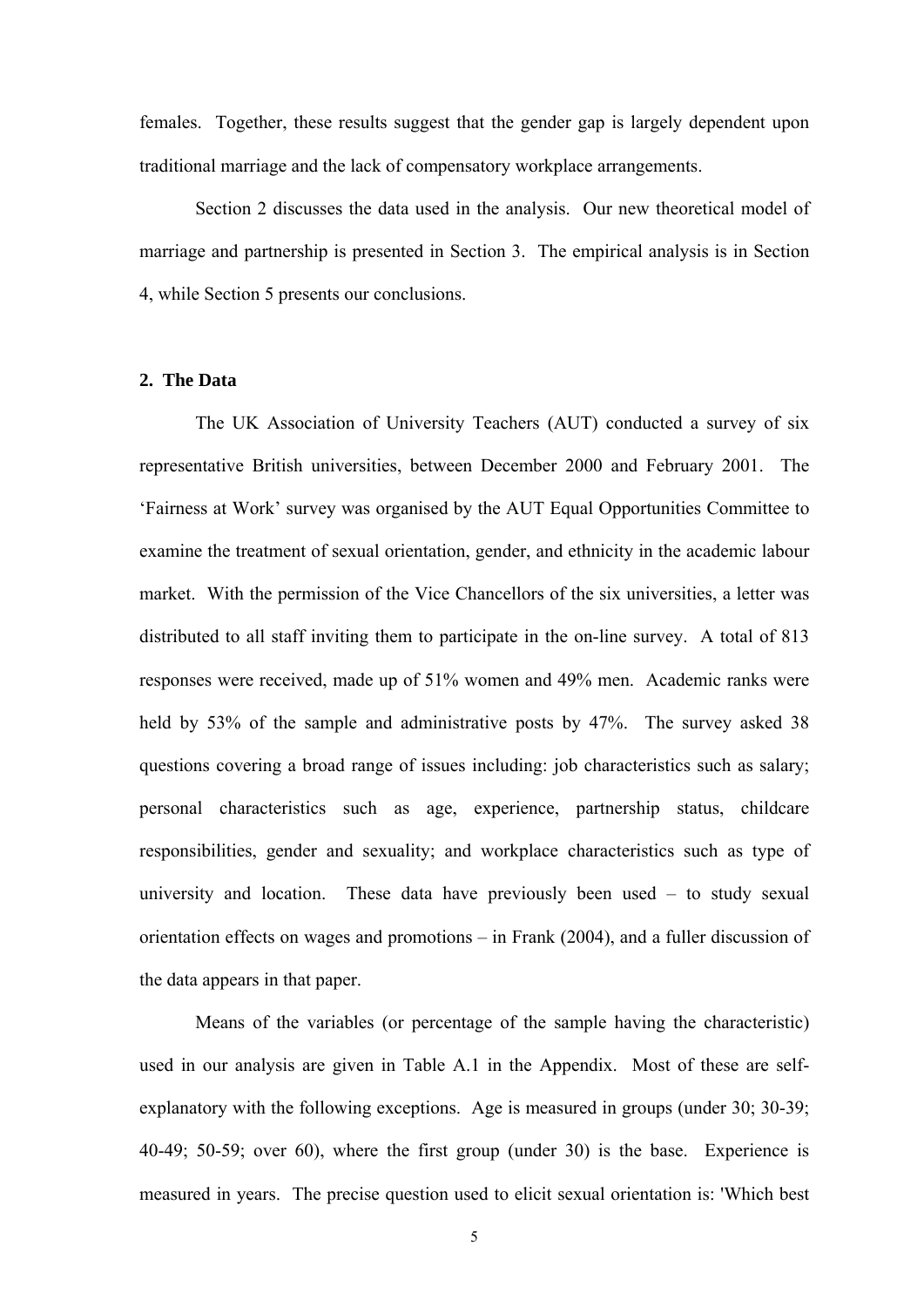indicates your sexual orientation at present? (Please indicate one) Heterosexual, Bisexual, Lesbian, Gay, Other'. Lesbian, gay and bisexual (LGB) individuals were 14% of the sample.<sup>1</sup> Individuals were asked whether or not they 'currently have a partner', without further definition in the survey, so this may include cohabiting and non-cohabiting relationships. The majority of gay men are in an unmarried partnership (58%). For heterosexual men, 61% are married and a further 25% in a partnership. The majority of lesbians are also in an unmarried partnership (60%). For heterosexual women, 47% are married and a further 25% in a partnership. While there is no direct question on cohabitation, the survey does ask whether 'you and your partner currently have any shared financial commitments (e.g. rent, mortgage, childcare, etc.)' and we will use an affirmative answer to this question as representing 'cohabitation'. Cohabitation in this sense is more common among unmarried heterosexual partners than homosexual partners, but it remains well over 50% in the latter group. Individuals were also asked whether or not they 'have childcare responsibilities'. The nature of these is not defined and may be interpreted by some respondents as asking whether they have children or have some responsibilities, rather than specifically primary childcare responsibilities. Affirmative answers represent a small proportion of each group (no more than 20%), so it is reasonable to expect that individuals are referring to significant childcare responsibilities.

l

<sup>&</sup>lt;sup>1</sup> It is possible that the purpose of the survey – made clear in the cover letter – induced disproportionate participation by LGB individuals. There is of course no way of confirming if this is the case, since it is extremely rare for surveys to obtain information on this issue, especially for women. Kinsey (1948) estimated 10% of men were homosexual. For discussion, see http://www.newdirection.ca/a\_10per.htm. Other sources of information include the US General Social Survey, where 3.2% of men and 2.6% of women can be viewed as homosexual/bisexual, on the basis of behaviour [see Blandford (2003)]. The US Census is viewed as providing only a very limited sample of LGB individuals in same-sex cohabitation. Carpenter (2004) notes that the Census has about 0.18% same-sex households. Black *et al.* (2000) provide a comprehensive discussion of these data sources. Because of the possibility of over-sampling, the 14% figure in our data should not be taken as establishing the actual percentage of LGB staff in British universities. It is also possible that the relatively liberal environment in universities attracts more LGB people. The general issue of the representativeness of the sample is discussed below.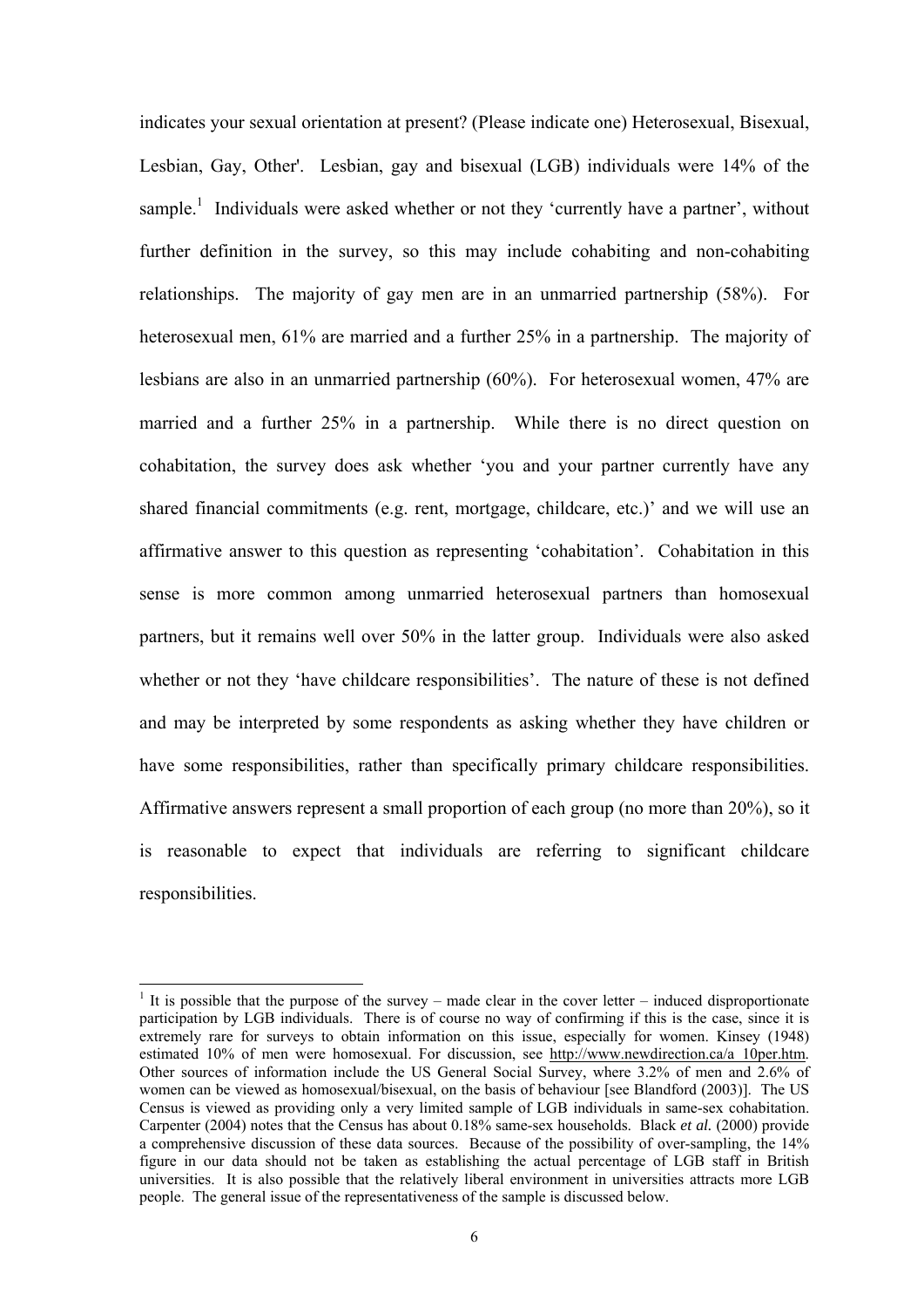There is now an extensive literature examining pay in universities, as recently discussed by Ehrenberg (2003). To our knowledge, this is the first study on academic incomes that includes data on unmarried partnership, sexual orientation, and childcare responsibilities. Indeed, the survey was designed as an internet questionnaire in the knowledge that individuals are much more likely to answer personal questions on an anonymous web-site than in any written form, and certainly than in an interview.<sup>2</sup> There are a number of advantages to using university data to explore labour market phenomena. The data cover relatively homogeneous groups of workers in the university sector. Often, apparent results in examining gender-related issues derive from occupational segregation and similar factors, so it is useful to focus upon a single type of employer. However, universities are very different on the academic and administrative employment sides. An uncommon feature of the current data is that it covers both the academic and the administrative sides of the universities sampled. Academic jobs contain considerable flexibility that can limit wage penalties due, for example, to the need to arrange childcare during standard working hours. Administrative jobs tend to be more reflective of the private labour market as a whole. Comparisons across these jobs can provide further insights. A major advantage of university data is that we have direct ability measures, notably the class of undergraduate degree and whether or not the individual has a PhD, and can control for these variables. It is possible that estimated selection effects of marriage actually relate to measurable (to the employer) ability and education.

As noted by McFadden and Winter (2001) [see also Couper et al. (2001)], while internet surveys have advantages of 'speed, cost effectiveness, and technical opportunities such as visual presentation of questions', they also suffer from potential sample selection problems. McFadden and Winter refer to the problem of internet access

<sup>&</sup>lt;sup>2</sup> The questionnaire can be viewed at: http://www.ecs-webdesign.co.uk/faws.htm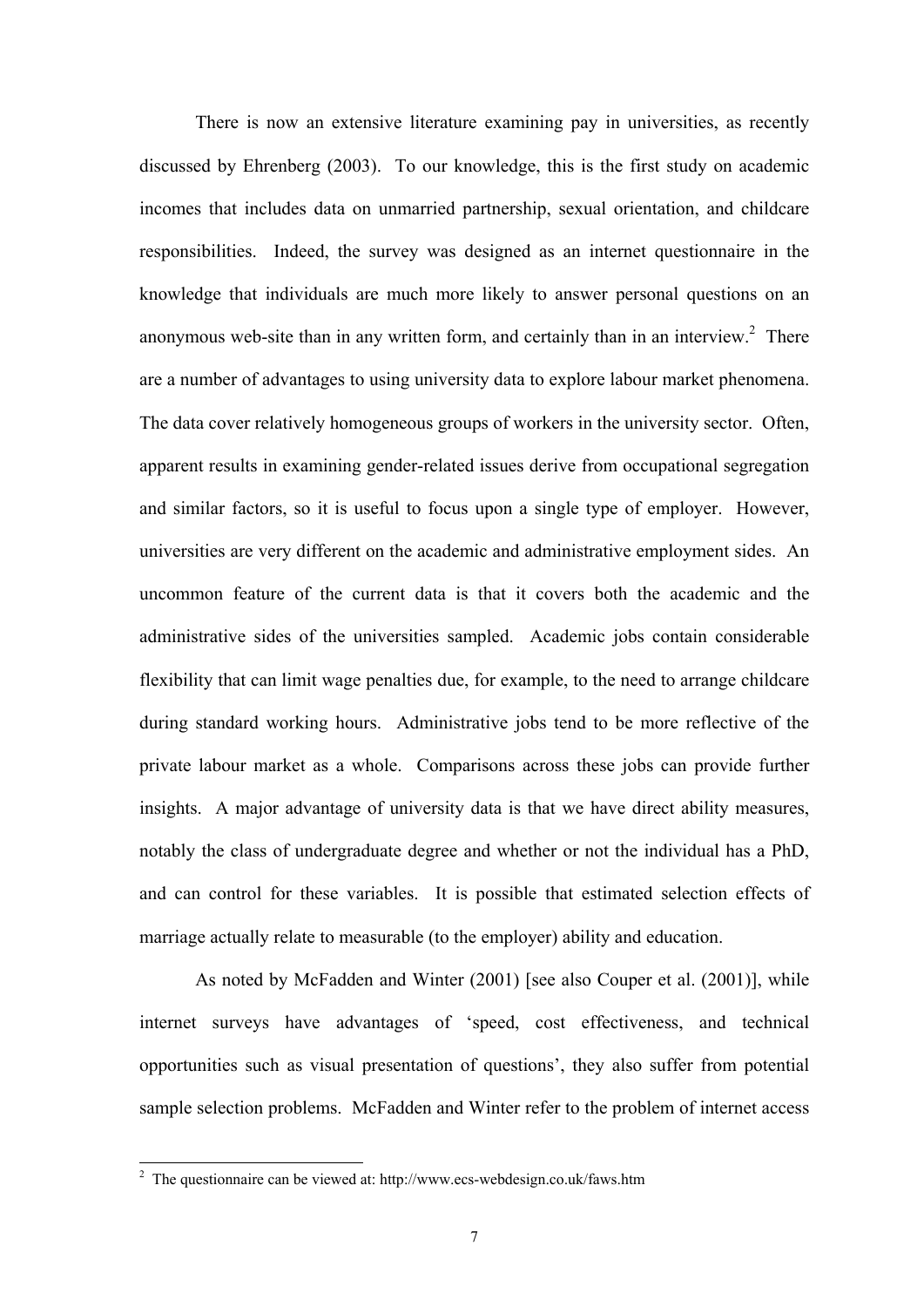and the problem of constructing a sample frame. Since we are considering universities where virtually all teaching and administrative staff regularly use computers, access is not of itself a problem. However the degree of privacy of access may differ between academic and non-academic staff, and affect the ease with which different staff will use the internet. The problem of constructing a sample frame, in light of the relatively low response rate, is a more serious problem. The current survey had a response rate of about 15% of possible participants. However, since 2 of the 6 sampled universities had at best very low responses, the response rate in the remaining 4 is over  $20\%$ <sup>3</sup>. While poor by comparison with postal and interview surveys, this is not out of line with internet surveys. Vehovar, Batagelj, Manfreda and Zaletel (2002) observe that: 'In addition, in telephone-recruited and e-mail-solicited Web surveys the overall response rate hardly reaches 30% ... regardless of the context.' Response rates of 10 to 30% are most common.

There is reason to believe that, for this typically highly-educated and computerliterate population, the sample selection problem from using an internet survey is more theoretical than real. Frank (2004) compares the characteristics of this sample with other, postal samples of UK academics. These include a study by the Royal Economic Society [Blackaby, Booth and Frank (2005)] and a survey of Scottish academics in Ward (2001). There is some evidence that the current sample is younger and more female than in the postal surveys, as might be expected on the basis of ease of internet usage. However, where comparable estimations can be done across the samples – as with respect to the gender wage gap – the results from the current sample are remarkably consistent with the other UK academic samples. Frank (2004) reports a gender earnings gap of about 9- 12%, compared to 9-11% in Blackaby et al. (2005) and 9% in Ward (2001).

l

<sup>&</sup>lt;sup>3</sup> Respondents did not indicate their employing university, but did indicate regional location. With a few exceptions, the regions listed corresponded to the 4 universities. A few did not, but that may be because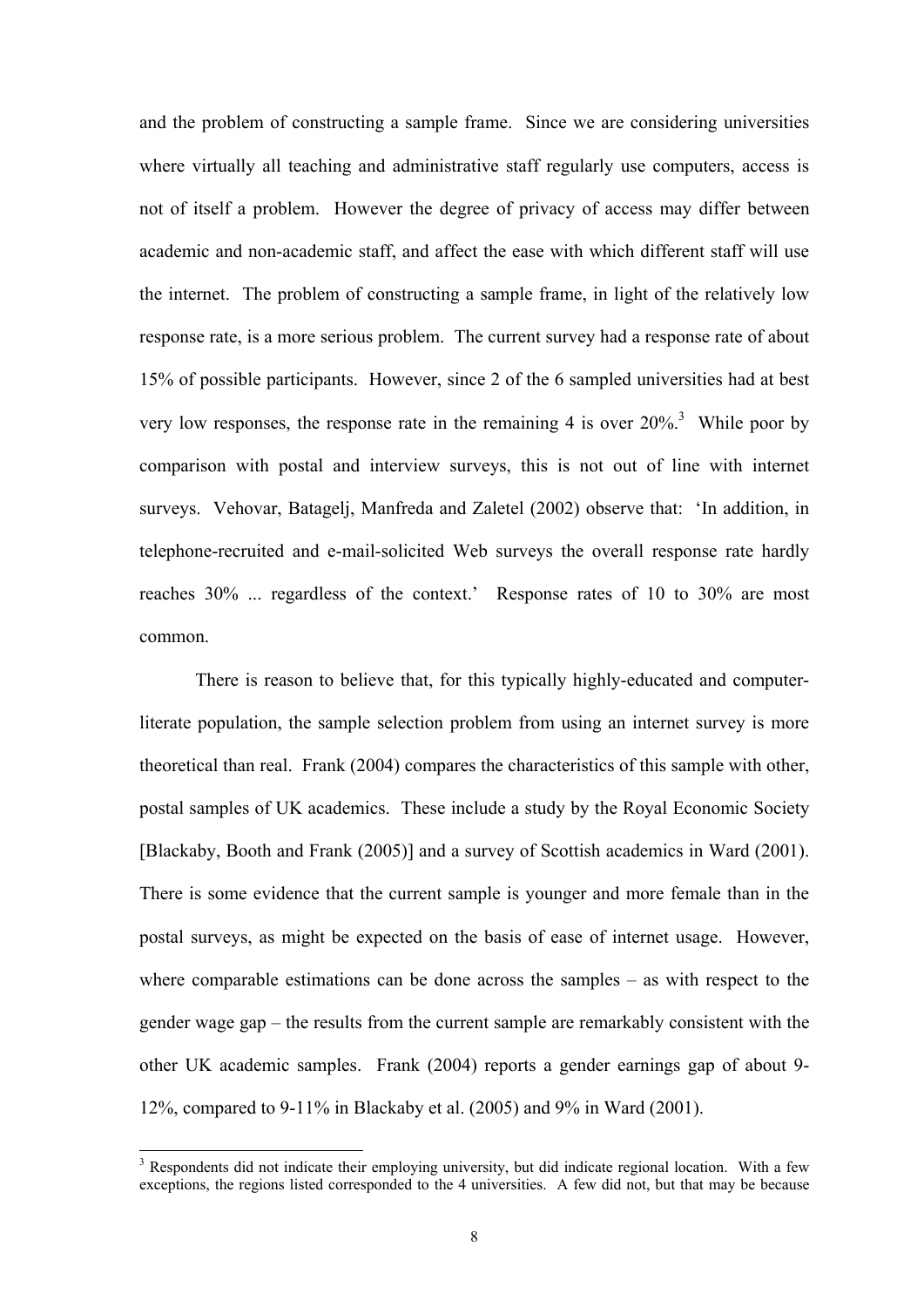#### **3. The Model**

Marriage or partnership may be correlated with higher wages for different reasons. There are a number of possible productivity effects. In a traditional household, the male may devote more effort to market production than does a single male. Some authors [for example, Akerlof (1998)] note that marriage and children can induce men to 'settle down'. The productivity effect might be more symmetric across married men and women if it arises from increasing returns in household production as the couple share responsibilities at home, or from changes in behaviour (perhaps greater investments in human capital) due to risk-pooling. The return to marriage for men may not be reflective of productivity, but may instead follow a taste for discrimination such that married males are paid more than equally productive single males or married women. Alternatively, the correlation between wages and marriage may arise as more productive individuals are selected into marriage or partnership. This selection might occur if individuals are heterogenous in an ability measure – perhaps social ability – that is useful both in market productivity (for example, 'teamwork') and in relationships. In this section, we model the implications of selection for heterosexual marriage and partnership, and for homosexual partnership, with interesting results. While heterosexual married males and homosexual partnered males are positively selected, unmarried partnered heterosexual males may be more or less able on average than single heterosexuals. This potentially explains some of the contradictory results about partnership in the literature – controlling for selection can either increase or decrease the estimated return. Our model suggests an alternative test for selection – comparing married heterosexuals and partnered homosexuals. The reason is that partnered homosexuals will have a positive selection effect (as for married heterosexuals) and possibly increasing returns to household

the respondent filled in their home rather than employment location.

-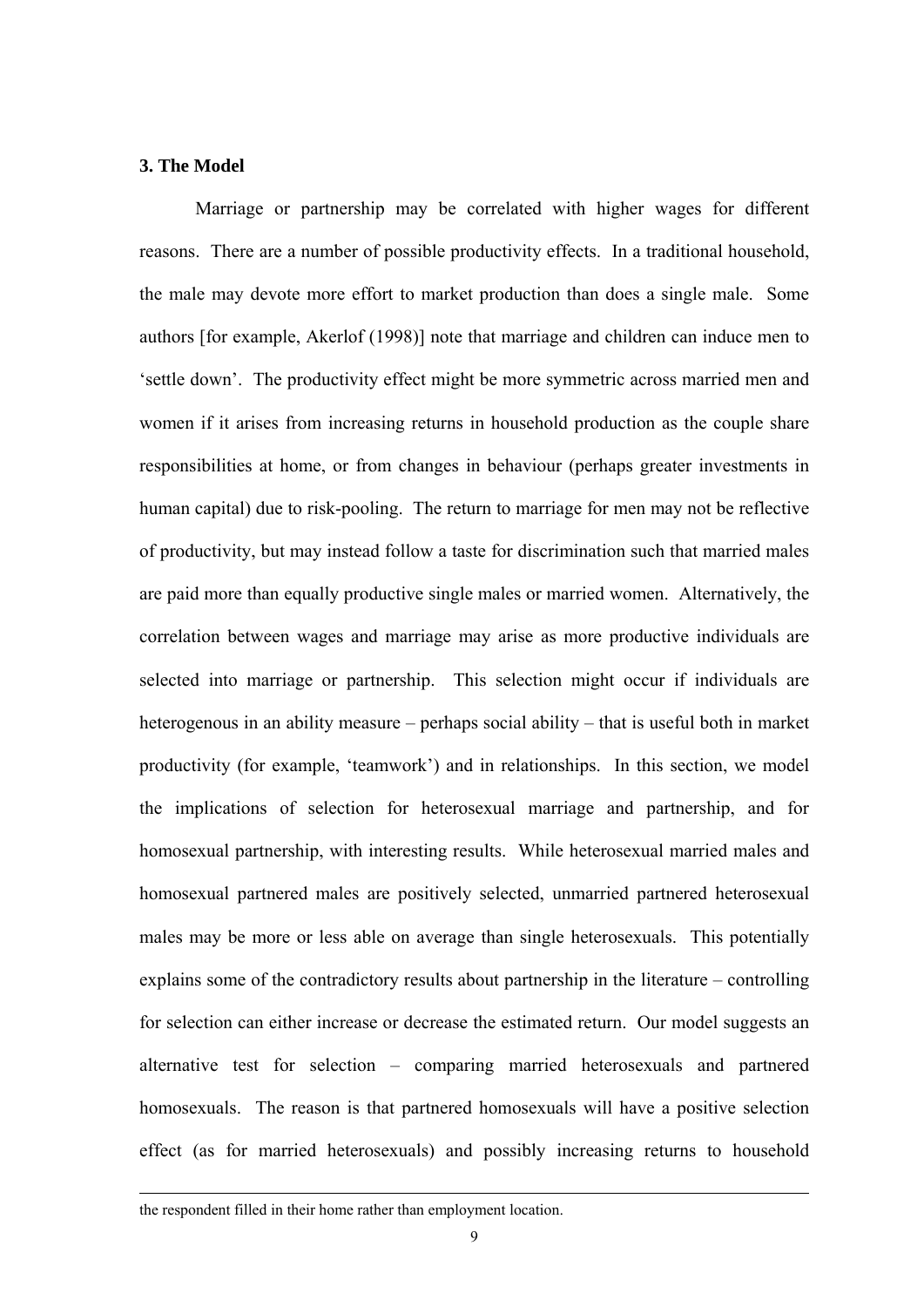organisation, but will not have a traditional male-female division of labour within the relationship and are less likely to benefit from positive discrimination. The overall return to same-sex partnership is then an over-estimate (by the increasing returns to household organisation) of selection, and the difference in return for males to heterosexual and homosexual partnership can be viewed as a measure of the traditional division of labour and any discrimination.

Suppose that the natural log of the annual salary  $y_{it}$  of individual *i* in time *t* is given as:

$$
y_{it} = \mathbf{x}_{it} \boldsymbol{\beta} + \alpha_m m_{it} + \alpha_p p_{it} + \eta v_i + e_{it}
$$
 (1)

where x is a vector of exogenous observable characteristics that influence  $y$ ,  $\beta$  is the vector of coefficients associated with *x*, *m* denotes marital status and *p* unmarried partnership status, and  $v$  is an individual-specific unobservable term included to account for the possibility that there may be factors unobserved by the econometrician affecting the individual's market productivity and hence salary. Thus  $v_i$  is interpreted as unobserved heterogeneity such as ability. Finally,  $e_{it}$  is the unobservable random error term assumed to be distributed independently of the  $v_i$ . The coefficients  $\alpha_m$  and  $\alpha_p$ represent the 'marriage' and 'partnership' premiums, deriving from either productivity or discrimination, which we wish to measure. However, if  $v_i$  is positively correlated with marriage and partnership, perhaps because more 'able' individuals have better social skills that encourage successful relationships, then even if  $e_{it}$  is  $iidN(0, \sigma^2_{u})$ , estimating (1) by OLS leads to an over-estimate of the  $\alpha$  values. If panel data were available, (1) could be differenced to remove any fixed effect of this sort. However, if (for example) marriage is endogenous and in particular depends upon  $e_{it}$  – perhaps because individuals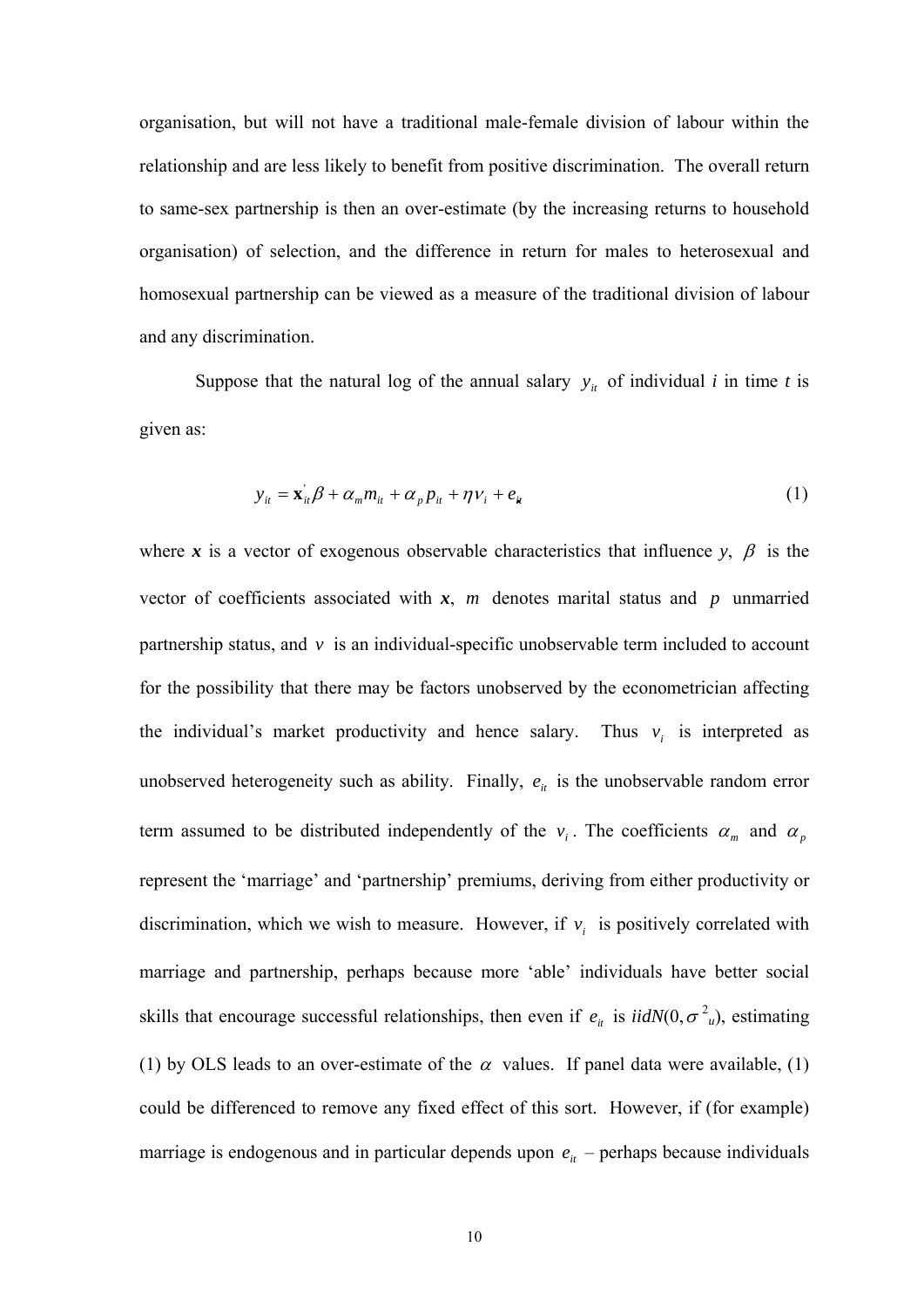with a positive earnings shock can afford the costs of marriage or have a greater incentive to have binding contracts over the disposition of assets in the event of a relationship breakdown – then even estimating the differenced equation leads to a biased estimate of  $\alpha_{m}$ . In any case, we have only cross-sectional data so we cannot difference (1) to remove any fixed effect. Instead we will seek to identify the impact of marriage on earnings through the unique data we have on sexuality. To do this, we need to clarify the relationship between ability and relationships through a theoretical model.

 We consider a simple two-period model of the choice of partnership and marriage for individuals. A discussion of search in a marriage market appears in Burdett and Coles (1999). We want to extend the analysis to allow for unmarried partnership as well as marriage, and adopt a set of very simple assumptions to facilitate the analysis. Our major result on matching, that individuals have lower reservation values for partnership than for marriage, is intuitive and would continue to hold under more realistic assumptions. We consider one-sided search where there are a large number of (identically-placed) individuals outside our sample. They do not discount and are riskneutral. In period one, the member of our sample meets one 'outsider', and accepts any offer (either marriage or partnership) from the 'outsider'. This meeting is the only marriage/partnership opportunity – in the two periods – for both the member of our sample and the 'outsider'. If the 'outsider' offers marriage, the marriage continues for the full two periods. If the 'outsider' offers partnership, the relationship lasts for one period and both individuals then become and remain single. This reflects the greater level of commitment in marriage than in partnership. During each period of single status, the 'outsider' draws utility from a distribution  $G(s)$ , and knows the draw in period 1 (but not that in period 2) before deciding on whether or not to make a partnership or marriage offer. Write  $P_i(r)$ ,  $r = \{m, p\}$ , as the period gain from a relationship with the member of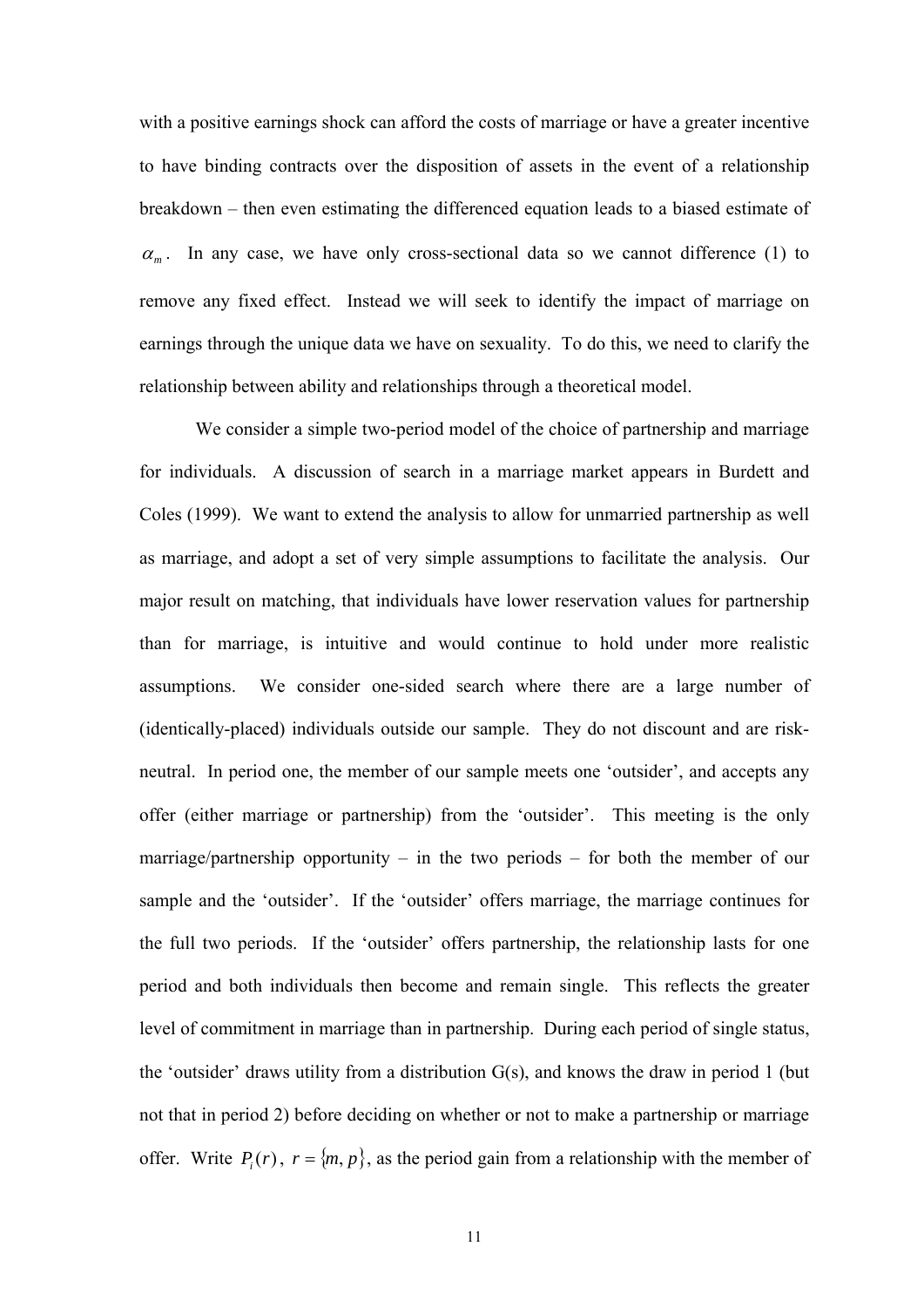our sample where the relationship takes the form of either marriage or partnership. We assume that the gain depends upon observable variables  $z_i$  and two sorts of unobservable (to the econometrician) variables, ability  $v_i$  and match-specific gain  $\mu_i$ , and that this part of the gain is the same in marriage or in partnership. The 'outsider' also prefers to form a relationship with a member of our sample if he has a higher income. We assume that income takes the form (1) but with stationary values of *x* and *e* over the two periods, and is known to the 'outsider'. The income  $y_i(r)$  will vary with the relationship status by the premiums for marriage and partnership. We write the period gain to a relationship as:

$$
P_i(r) = \mathbf{z}_i' \gamma + \nu_i + \mu_i + \mathbf{y}_i(r) \tag{2}
$$

Write the value of this without the terms  $\alpha_m m_{it} + \alpha_p p_{it}$  as  $\overline{P_i}$ . Then marriage gives a total two period value of  $2(\overline{P}_i + \alpha_m)$ , partnership an expected value of  $\overline{P}_i + \alpha_p + E(s)$ , and being single an expected value of  $s_1 + E(s)$ , where  $s_1$  is the realised value of being single in the first period. The 'outsider' will compare these values in deciding whether to make a marriage or partnership offer.

Our interest is in determining how  $E(v_i)$  varies across our sample with marital and partnership status. Is there a selection effect such that a married or partnered male is of higher expected unobserved ability than a single male? Substituting from (1) into (2), it is helpful to decompose  $\overline{P_i}$  into the unobservable heterogeneity  $v_i$  and the remaining factors. We have:

$$
\overline{P_i} = (1 + \eta)v_i + \mathbf{z}_i' \gamma + \mu_i + \mathbf{x}_i \beta + e_i
$$
\n(3)

Write  $Z_i = \mathbf{z}_i \gamma + \mu_i + \mathbf{x}_i \beta + e_i$  with H(Z) as the distribution of Z over i and F(v) as the distribution of *v* over i. Note that, since each of the random variables  $(v, \mu, e)$  is individually independently distributed. Z and  $\nu$  are also independently distributed. We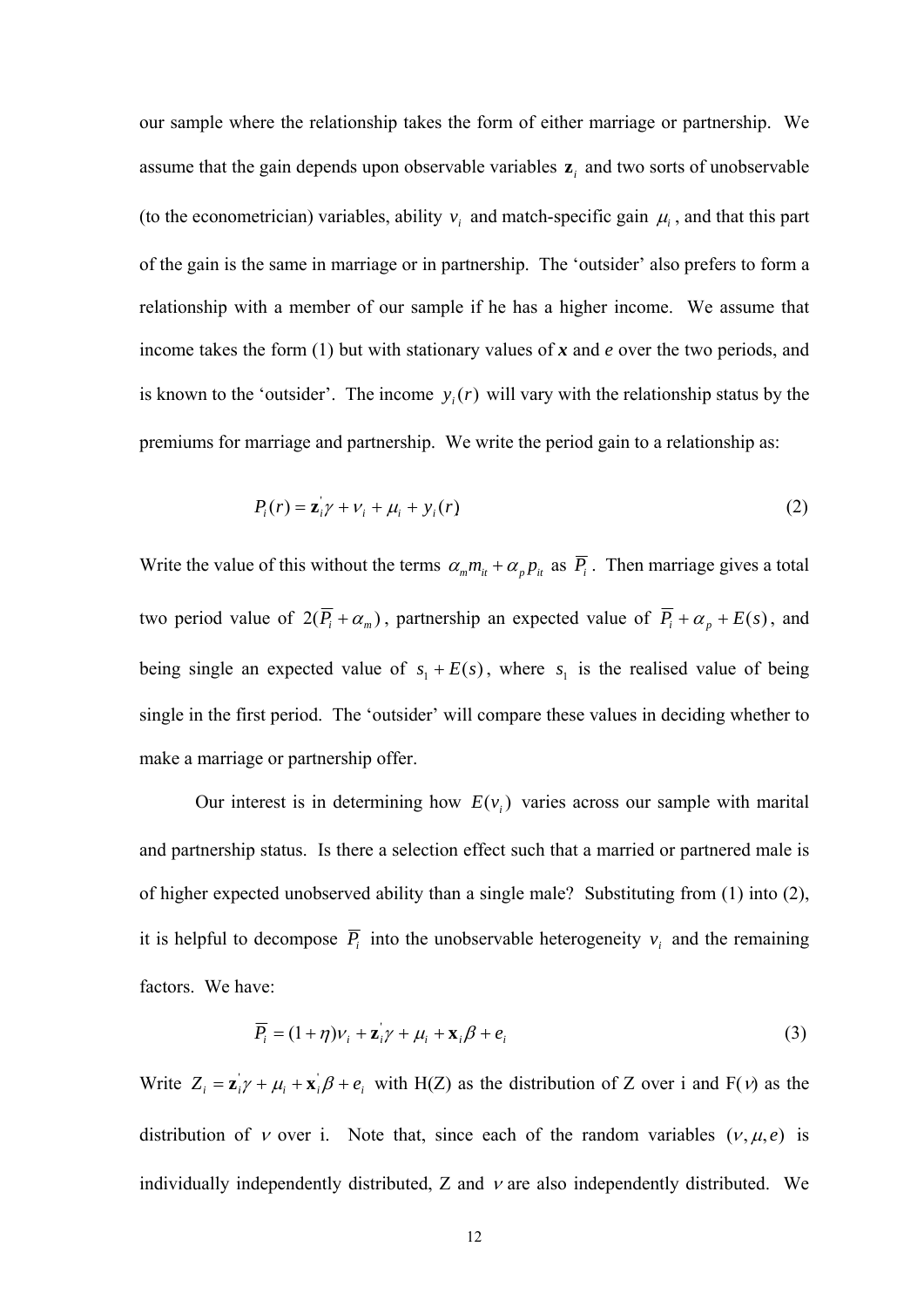also assume that there are bounds on Z and  $\nu$  denoted by the subscripts m and M. The box in Figure 1 shows the range of possible values. The horizontal axis represents the unobserved ability of the individual, which is useful in both social (relationship) and market activity. The vertical axis represents the other components such as match-specific value, observable value in a relationship and in the market activity, and any earnings shock. Points in the northeast of the box represent individuals with higher relationship value.

 In Figure 1, we have drawn two lines: a 'marriage' line such that the 'outsider' is indifferent to marriage or partnership ( $\overline{P_i} = E(s) + \alpha_p - 2\alpha_m$ ) and a 'partnership' line where the 'outsider' is indifferent – for given  $s_1$  – to partnership and remaining single  $(\overline{P}_i = s_1 - \alpha_p)$ . Provided that  $2(\alpha_m - \alpha_p) < E(s) - s_1$ , these lines define regions where partnership and marriage are, respectively, the optimal offers, as shown in the Figure. Intuitively, this condition holds if the current return to being single  $s<sub>1</sub>$  is low and the marriage premium is not too high relative to the partnership premium. Under these circumstances, an 'outsider' meeting a member of our sample with high match-specific and ability values offers marriage. In an intermediate range, the 'outsider' offers partnership. An example might be a woman who wishes to parent a child but has not met a male of sufficiently high match-specific and ability values to make a two period marriage commitment desirable. If the condition does not hold – for example, the marriage premium in the economy is very high – then there is one line  $[2(\overline{P}_i + \alpha_m) = s_1 + E(s)]$  that divides the box into marriage and single regions.

We now ask whether the average ability of a married person is necessarily greater than the average ability of an unmarried (either partnered or single) person. This will determine if there is a positive selection effect that will bias the OLS estimate of the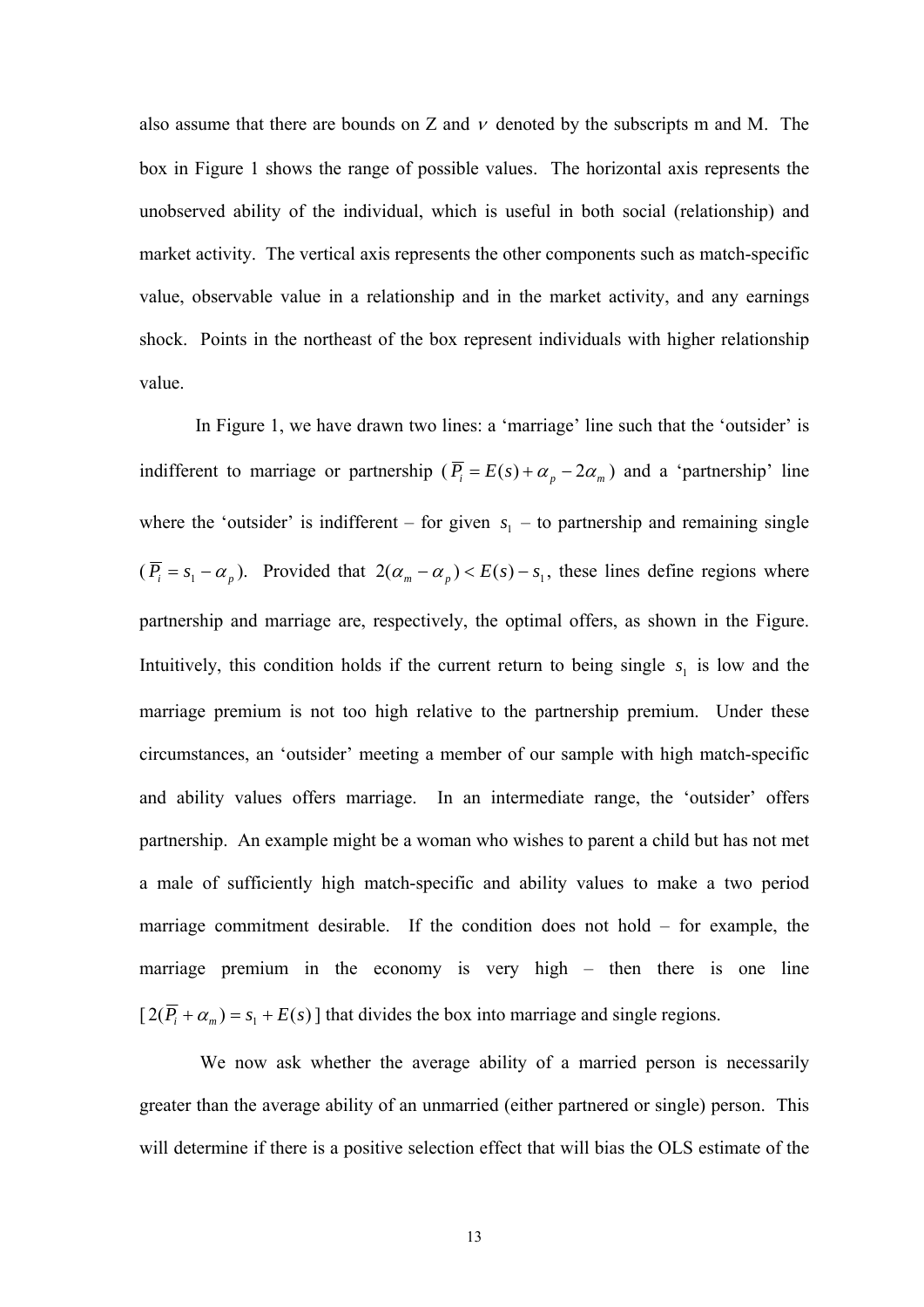marriage premium. From Figure 1 (which is drawn for a particular value of  $s_1$ ), it is straightforward that – for a given value of Z and  $s<sub>1</sub>$  – a married person is of higher average ability than an unmarried one. However, as will be important in the discussion about partnership below, this is not sufficient to establish the result, since the *ex post*  distribution of Z and  $s<sub>1</sub>$  conditional on being married is not the same as the *ex post* distribution of Z and  $s<sub>1</sub>$  conditional on being unmarried. However, what is also the case is that, for a given value of Z and  $s<sub>1</sub>$ , the average ability of a married person is at least the expected value of *v* over the full range of *v* values, shown as A in the Figure, and that this holds strictly if not all individuals become married. For unmarried individuals, for a given value of Z and s, the expected value of  $\nu$  is bounded from above by the same value and again this holds strictly if not all individuals stay unmarried. Provided there is any Z and  $s<sub>1</sub>$  such that there are both married and unmarried individuals, it then follows that the expected value of the unobserved ability is strictly higher for married than unmarried men. The same argument can be applied to comparing the whole group of non-single heterosexuals (including both those that are married and those that have partners) to single heterosexuals – the expected ability is definitely higher for the non-single individuals.

 It might be thought that the average ability of unmarried partnered heterosexuals would similarly exceed that of single heterosexuals. Perhaps surprisingly, this need not be the case as can be established by a simple example. Assume uniform probabilities; that  $\eta = 1$ , that Z takes on the values 30 or 0; that v takes on the values -5 and 5; that there is no marriage or partnership premium; and that s takes on the values 10 and 50. Then it can be observed that marriage occurs only when  $s_1 = 10$ ,  $z=30$  and  $v=5$ ; that partnership occurs only when  $s_1 = 10$ ,  $z = 30$  and  $v = -5$ ; and the individual remains single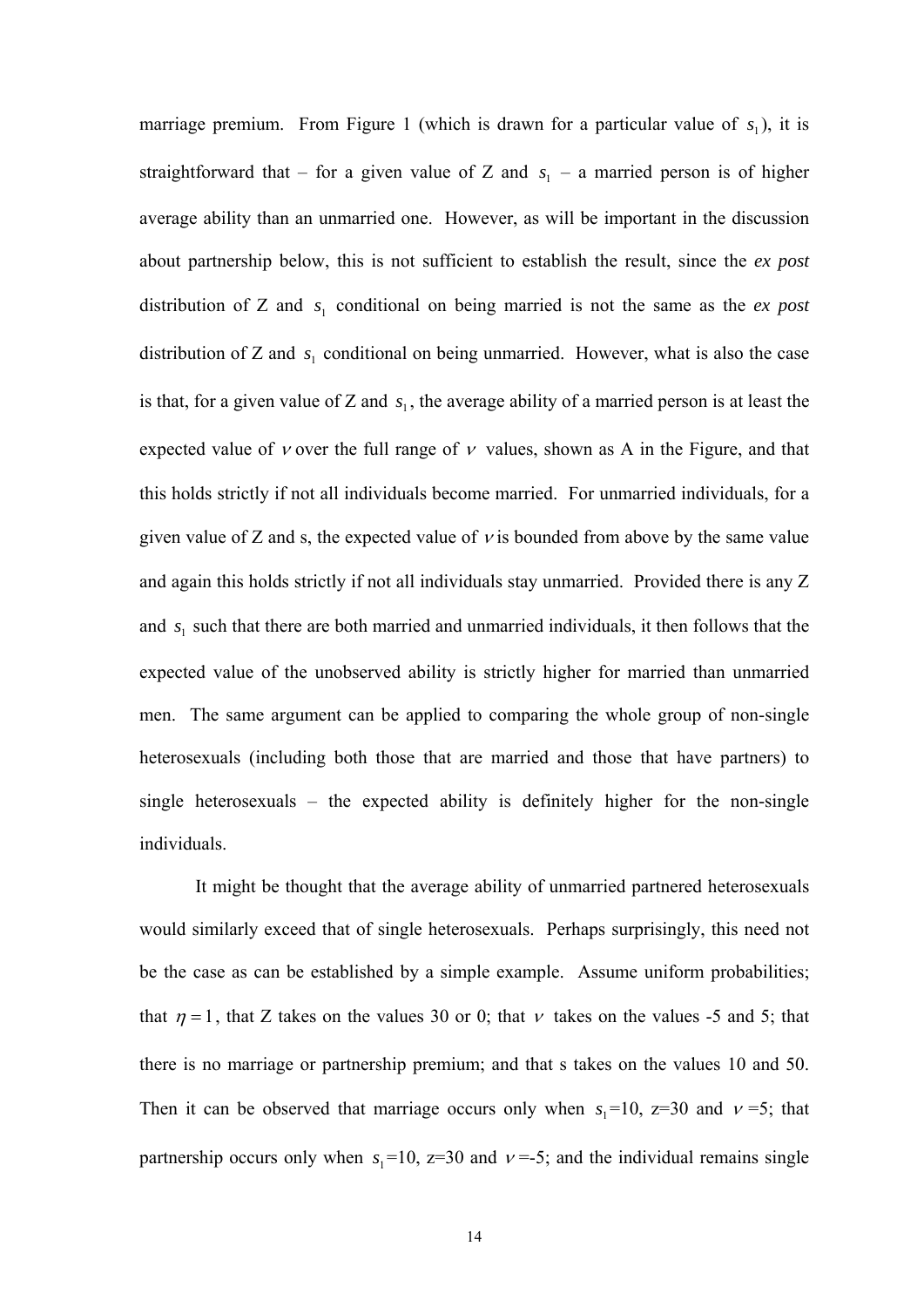otherwise, with an expected value of  $v = -2$ . In this example, partnerships occur only when the 'outsider', who has a low return to being single this period, meets a low ability individual who has a high match-specific value. If the member of our sample had a higher ability level, the 'outsider' would offer marriage rather than partnership.

 Our model gives us a framework for understanding partnership and marriage but also some clear results. *Married* individuals will be of higher average unobservable ability and therefore the OLS estimate of the marriage premium will tend to be biased upwards by this effect. But with respect to *unmarried heterosexual partnership*, they may be selected as either more or less able than *single heterosexuals*. This may explain some of the results in the literature, where controlling for unobserved heterogeneity by the use of fixed effects estimators in panel data can either raise or lower the estimated partnership premium.

 Our data are cross-sectional and not panel, so we cannot correct for fixed effects in the standard way. What we can do is explore differences in estimated premiums under different circumstances and across groups. One of the most interesting comparisons is between heterosexual partnered (married or unmarried) individuals and homosexual partnered individuals. To what extent is our model applicable to homosexual partnerships? On the assumption that homosexuals also evaluate 'more as more' [as suggested by the results in Jepsen and Jepsen (2002)] they will also, *ceteris paribus*, prefer partners with high incomes and high social ability, so our model is generally applicable. Since marriage is prohibited among same-sex partners in the  $UK<sup>4</sup>$ , there is a single decision to be made – whether or not to form a partnership – rather than two decisions, whether to form a partnership and then whether or not to get married. By our model, homosexual individuals with a high match-specific component, with a high

l

<sup>4</sup> Civil partnership, with equivalent legal rights to marriage, was introduced in December 2005, after our sample period.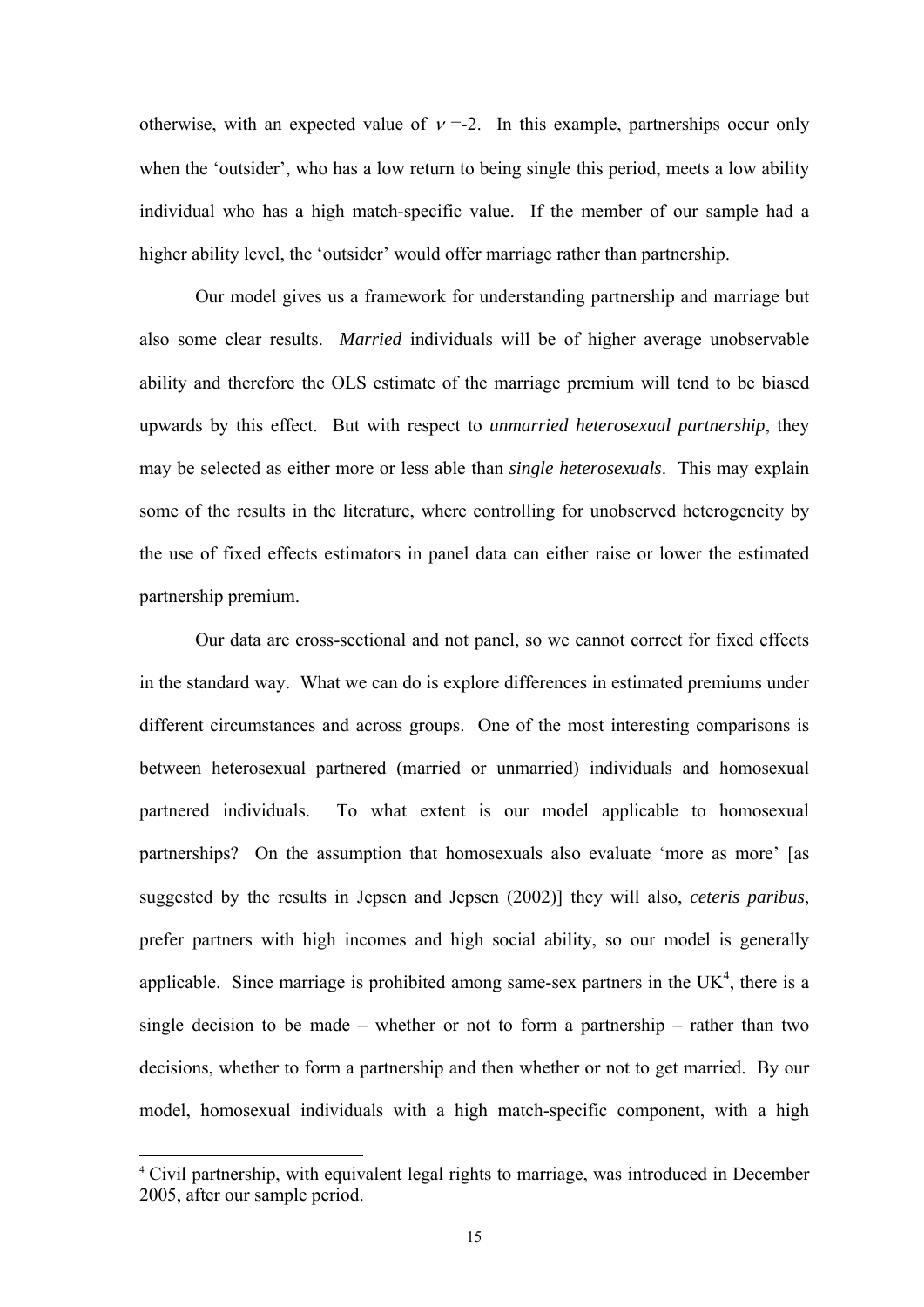income shock, and with high ability will be selected into partnership, just as heterosexuals with those characteristics are selected into marriage. On the other hand, there is unlikely to be a direct marriage or partnership premium of the sort that holds for heterosexuals arising from traditional male-female division of labour within the household, or a wage premium due to positive discrimination in favour of partnered homosexuals (in the way that married males may benefit from a taste for discrimination). There may be benefits from increasing returns in home production. The OLS estimation of the returns to LGB partnership should therefore be a measure of the selection effect of partnership that would hold for both same-sex and heterosexual couples, and any returns to scale in household organisation. This total return can be compared to the total premium received by the combined group of partnered and married heterosexuals, with the difference potentially representing the traditional male-female division of labour and any taste for discrimination in favour of partnered heterosexuals. Using our unique dataset, we are also able to compare cohabiting to non-cohabiting partners, the partnered/married with and without childcare responsibilities, and academics to administrators, to gain other insights into the partnership and marriage premiums.

#### **4. Empirical Results**

#### **4. 1 The Marriage Premium for Heterosexuals**

 In Table 1, we report ordinary least squares (OLS) estimates of the log annual salary with respect to a number of individual and job characteristics. Column (1) reports estimates obtained from the sample of all heterosexual males and females, with tstatistics given in parentheses. We control for employer fixed effects by using a dummy variable for each employer, but only report a London coefficient to protect anonymity of universities (the large number of London universities making it impossible to identify the particular one in the sample). Age is reported in bands while experience in the university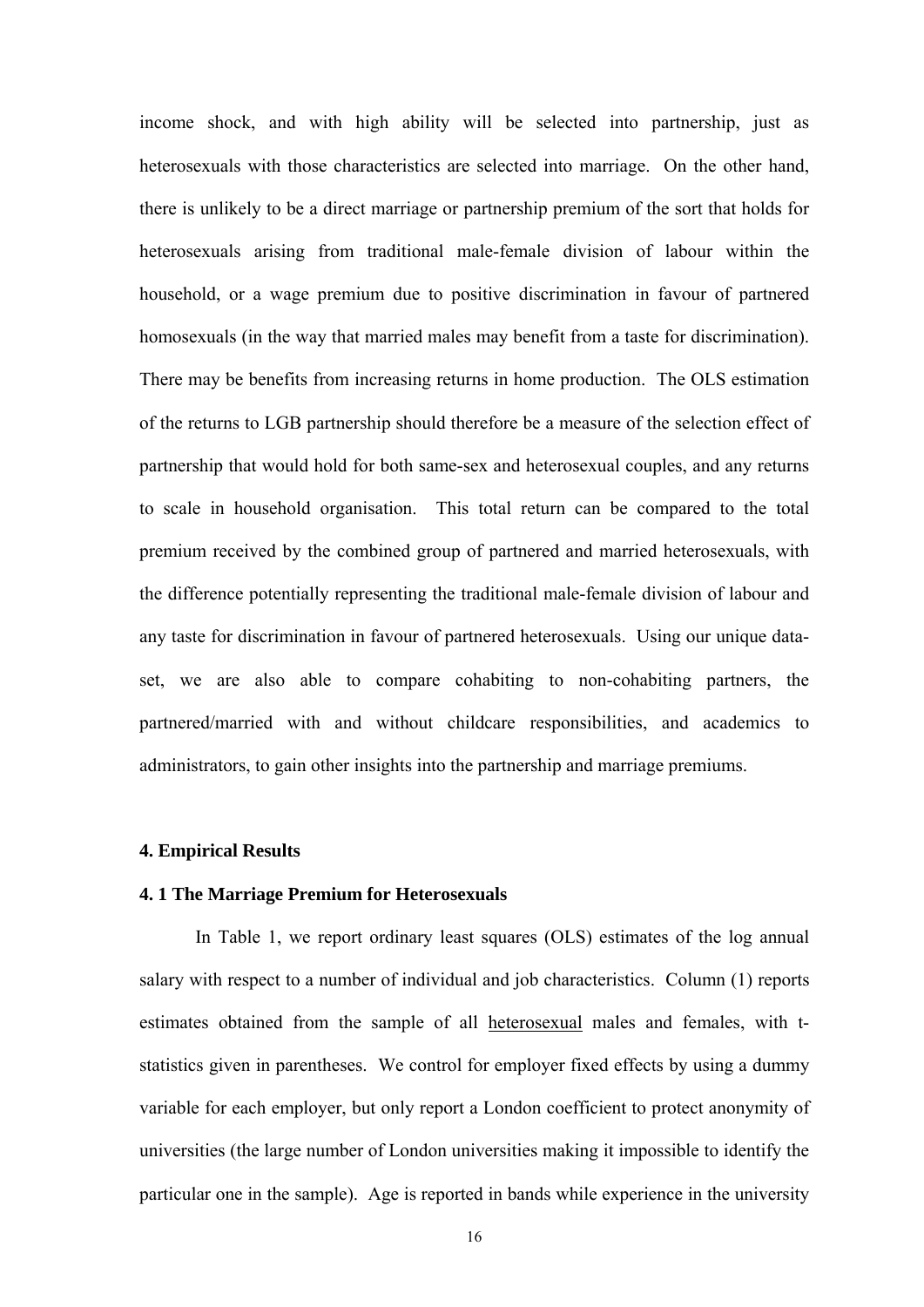sector is by year. Human capital is measured by whether or not the individual has a PhD, and by the class of undergraduate degree (where the base is less than a lower second degree, conditional on obtaining a UK undergraduate degree). We allow for the fact that medical staff are on separate, higher pay scales by including a dummy variable 'Medicine subject area'. We have information on subject area of other academics, but non-medical subject has no explanatory impact on pay (which is not surprising, given common pay scales across disciplines other than clinical medicine). The results are consistent with previous studies on academic pay in the UK, such as Blackaby and Frank (2000), in terms of the return to age and experience, to working in London and in the field of medicine, and in the negative pay effect of temporary contracts.

Given our focus on the marriage premium, the most interesting results of column 1 are that there is a significant, 13% marriage premium for men and none for women; there is an insignificant gender premium; and there are insignificant coefficients on childcare responsibilities for men and women. There is a positive but insignificant unmarried partnership premium for men, and a negative but insignificant one for women. Estimating only over the male heterosexual sample (284 individuals), we find a marriage effect of 0.1221 (t-statistic 1.96); over the female heterosexual sample (329 individuals), we find a marriage effect of 0.0166 (0.38).<sup>5</sup> Our results to this point are therefore largely consistent with the literature, with two exceptions. The insignificant gender premium – after controlling for gender-specific marriage and partnership effects – is unusual, and may arise from the homogeneity of workers and jobs in our sample as discussed below. The other unusual effect is the absence of significant childcare coefficients. As discussed

 $5$  To ensure part-time workers were not affecting the results, we also ran the regressions for only full-time workers, with essentially unchanged results. Although it does not affect the results reported in the text, it is interesting that – as might be expected – part-time working is significantly correlated with childcare responsibilities for women, but inversely correlated with childcare responsibilities for men.

l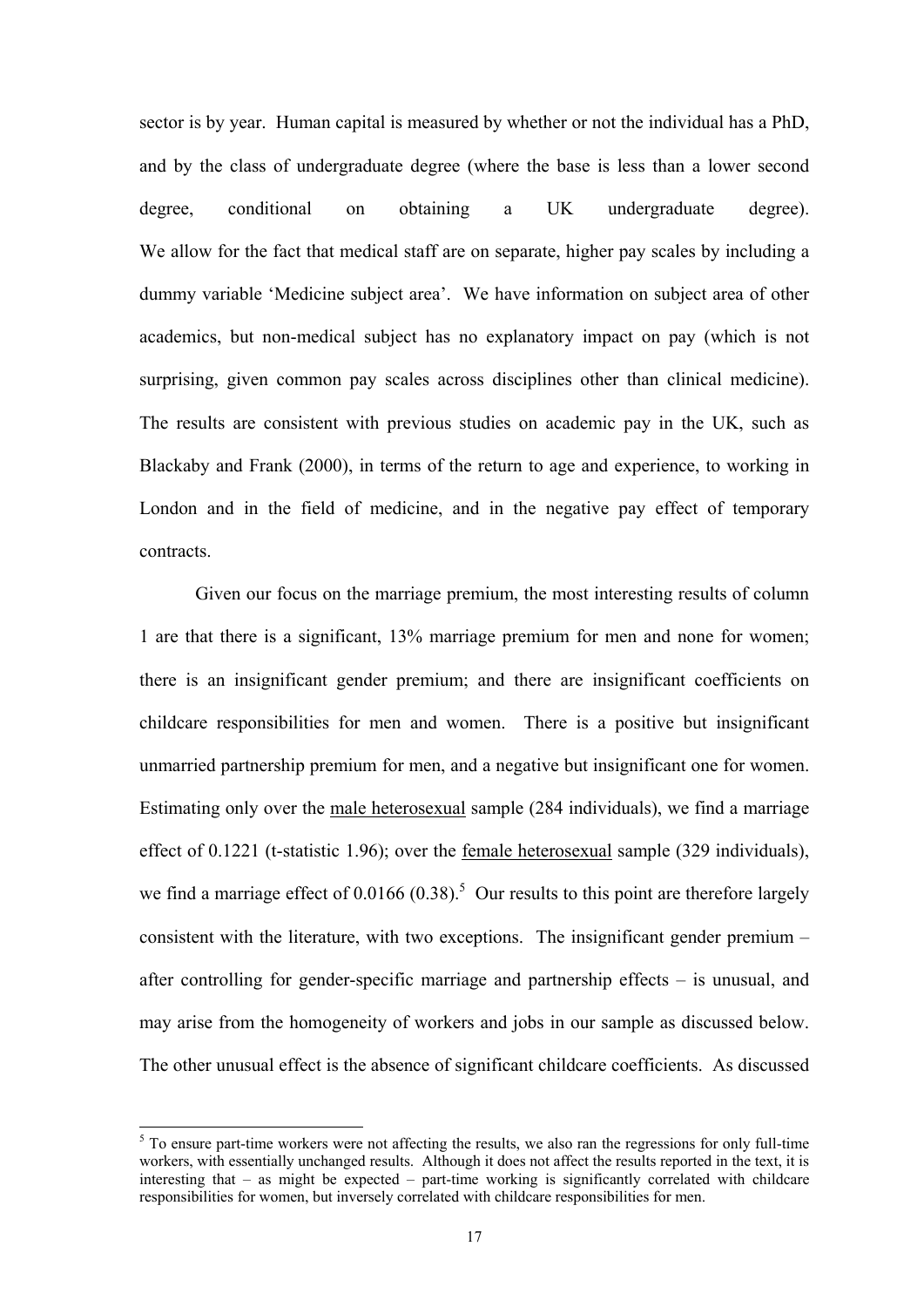above in the context of the data, this may be because respondents took the question to be asking about whether or not they had children, rather than primary childcare responsibilities.

Turn now to the coefficients for unmarried partnership for men and women. Unlike the data used in the existing literature (which typically only include cohabiting relationships), our 'partnership' variable may include both cohabiting and non-cohabiting relationships. Further, if we use the information on shared financial commitments as a measure of cohabitation, we can examine the effects of marriage, cohabitation, and unmarried non-cohabiting partnership. For men, these have the coefficients of 0.1282 (tstat 2.27) for marriage; 0.0745 (1.14) for cohabitation; and 0.0229 (0.31) for unmarried non-cohabiting partnership. While this is suggestive that a higher degree of commitment (cohabitation *vs* non-cohabitation) in a relationship is reflected in a higher wage premium, tests of significance cannot distinguish between these two coefficients. None of the coefficients are significant for women.

A major advantage of using university data is that it provides a relatively homogeneous group of workers, and effects are therefore not due to occupational segregation or related factors. However, the two sides of the university – academic and administrative jobs – are very different in their characteristics, with administrative jobs being more like the general job market in the economy. For this reason, we estimate separate regressions, reported in Columns (2) and (3) of Table 1. The main result of interest to us is that the male marriage premium remains robust in the regression over the sample of administrators, despite the smaller sample, and indeed is quantitatively much larger than in the full sample at 21%. As with the full sample, the administrative sample shows no partnership premiums, no female marriage premium and no childcare effects. However, among academics, there are similar insignificant positive marriage premiums for both men and women of about 7%.

17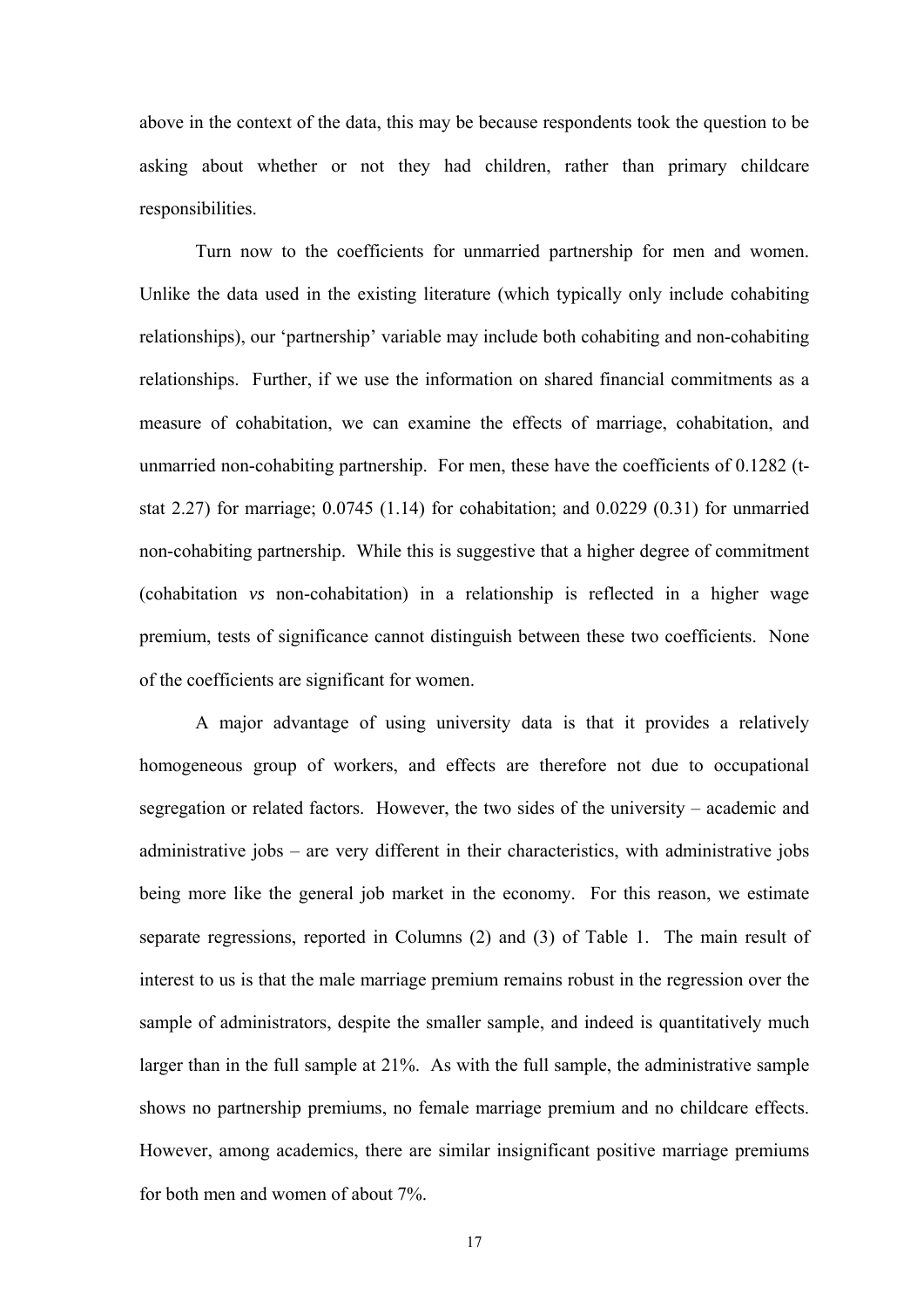One explanation for this differing behaviour – and in particular the lack of a male marriage premium amongst academics – is that the flexibility of the academic job limits the gains to marital home production allocation, and similarly limits any penalties. An alternative explanation, also relying on the flexibility of the academic job, is that there is a selection effect. These jobs may be particularly attractive to highly-qualified married women, so the married women in our academic sample may on average have high unobservable ability. However, academic jobs are relatively low-paid given the educational levels required, and married men not requiring job flexibility may select into better-paid employment elsewhere in the economy.

A very interesting result is that – once we control for partnership status by gender – there is no remaining gender gap, either in the full sample or in the two sides of the university (academic and administrative). Single males do not receive a premium over married or unmarried females. This differs from results in the literature, and is probably due to the homogeneity of our sample. We are comparing males and females in essentially the same job, and therefore do not have the job segregation effects included in other studies. This emphasises the importance of the causes of the male marriage premium. If it is primarily due to a selection effect, then standard approaches to the gender gap (such as equal pay monitoring) are relevant. However, if the premium is reflective of traditional household arrangements and inflexible work arrangements, elimination of the gender gap requires changes in household and work structures.

## **4.2 Comparing the Income Gain from Heterosexual and Homosexual Partnerships**

We now turn to the issue of whether the male marriage premium appears to be due to direct income effects of marriage, or whether it is a selection effect. From the theoretical model, we can look at self selection (unobserved ability) effects by comparing the income gain from heterosexual partnerships (including both married and unmarried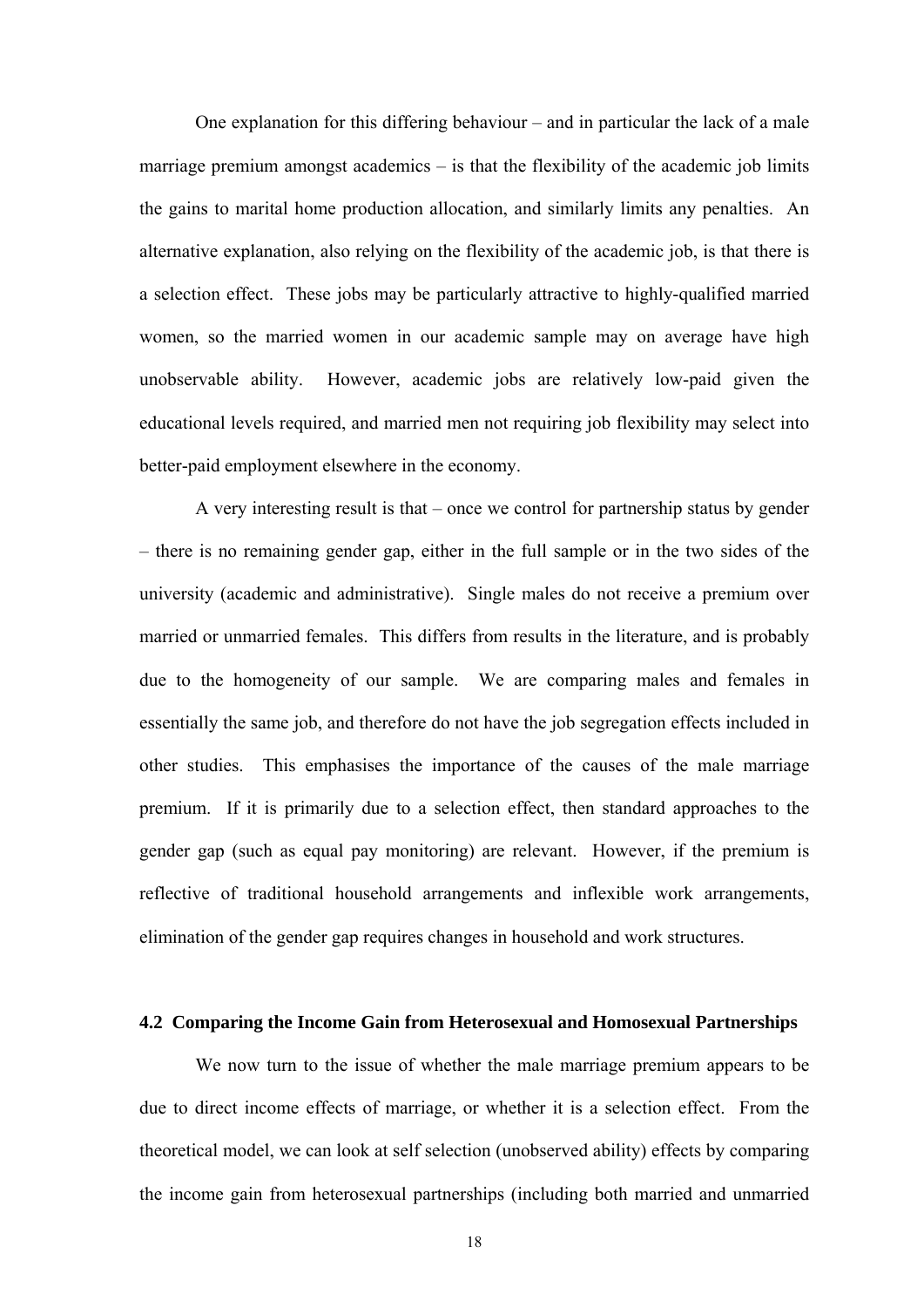partners) to the income gain from homosexual partnerships. The income gain to heterosexual partnerships includes any direct marriage or unmarried partnership premium plus a selection effect. The marriage/partnership direct premium arises either from household organisation (with males perhaps spending more time and effort on market production) or some other productivity effect, or from a taste for discrimination in favour of married/partnered men. The selection effect arises either as the unobserved ability to form relationships ('social skills') is correlated with unobserved workplace productivity ('team player'), or as individuals with higher incomes are – *ceteris paribus* – more attractive as partners. In contrast to gender differences in household organisation in a traditional family, there is no reason to think that household organisation asymmetries impact upon a same-sex partnership. However, if there are returns to scale in household production (for example, it does not take twice as long to wash dishes for two as for one), there may be a positive direct productivity effect for homosexual partners who can put more time/effort into market activities. There is no particular reason to think that there is a 'taste for discrimination' operating in favour of homosexual partners. But, on the assumption that 'more is more' for homosexuals deciding on partnership, as with heterosexuals deciding on partnership, higher 'social ability' or higher incomes should have a positive effect on partnership formation. The conclusion from this is that homosexual partnerships should retain the selection effects of heterosexual partnerships, without the full productivity or positive taste for discrimination effects.

Table 2, Column 1, shows the gain to heterosexual married and unmarried partnerships taken together. There is a statistically significant 10% gain to (combined married and unmarried) partnership for male heterosexuals, with a negative and insignificant effect for female heterosexuals.

The gain to male homosexual partners should maintain the selection effect of partnership, with either a small (returns to scale) or no productivity effect. Column 2 of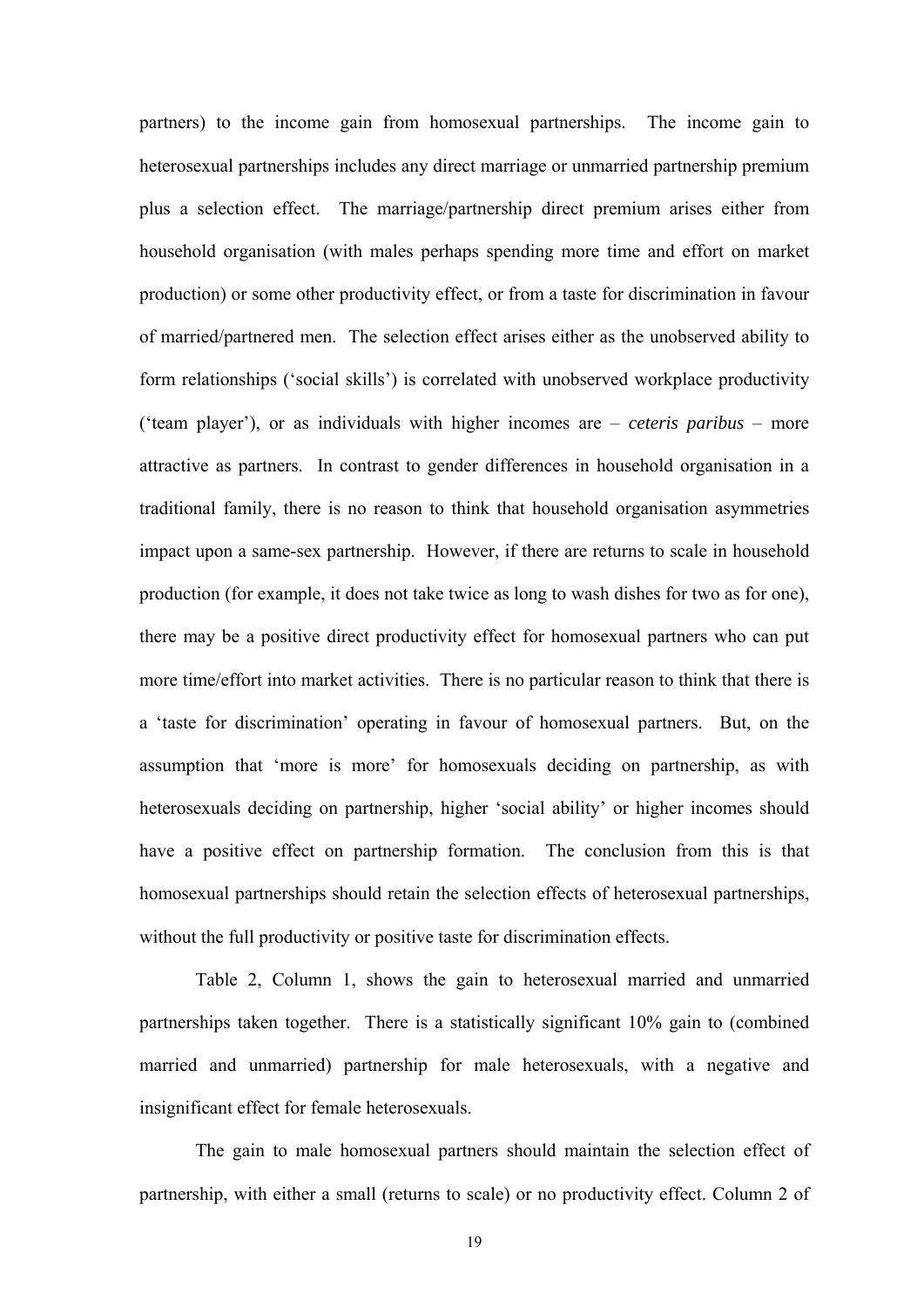Table 2 shows the OLS estimation for lesbian, gay and bisexual individuals. In constructing our sample for this estimation, we needed to make a decision about how to treat LGB individuals who report heterosexual marriage. In the full sample, 3 individuals who declare themselves to be Lesbian are married, as are 4 women who declare themselves to be bisexual; no individuals who declare themselves to be gay men are married, although 4 men who declare themselves to be bisexual are married. This information on marriage about LGB individuals need not be an error in the data, as these individuals might be married for reasons of convenience (such as immigration) or may indeed have full heterosexual marriages. In the reported estimation in Column 2, however, we drop married individuals from the sample since we are unsure as to their characteristics. Including these individuals in the sample has little effect on the results, and in particular the coefficients on partnership remain insignificant.

The main coefficients of interest in Table 2, Column 2, concern the returns to partnership for male and female LGB individuals. The coefficient for males is positive but very small and statistically insignificant, while that for females is negative and statistically insignificant. Taken at face value, the fact that there is no return to partnership for LGB males suggests that there is no selection effect to the male marriage premium. In particular, the overall measured effect should include the selection effect plus any returns to scale gains from partnership, so the absence of an overall positive effect means the selection effect is zero or negative.

However, there are two limitations on this result that we need to consider. One is the underlying assumption in our analysis that LGB individuals form partnerships in much the same way as heterosexuals, with the exception of the legal restriction on marriage. Among male LGB individuals, 58% have partners, compared to the 86% married/unmarried partnership rate for heterosexual males. For female LGB individuals, 60% have partners, compared to 82% of female heterosexuals in the sample who have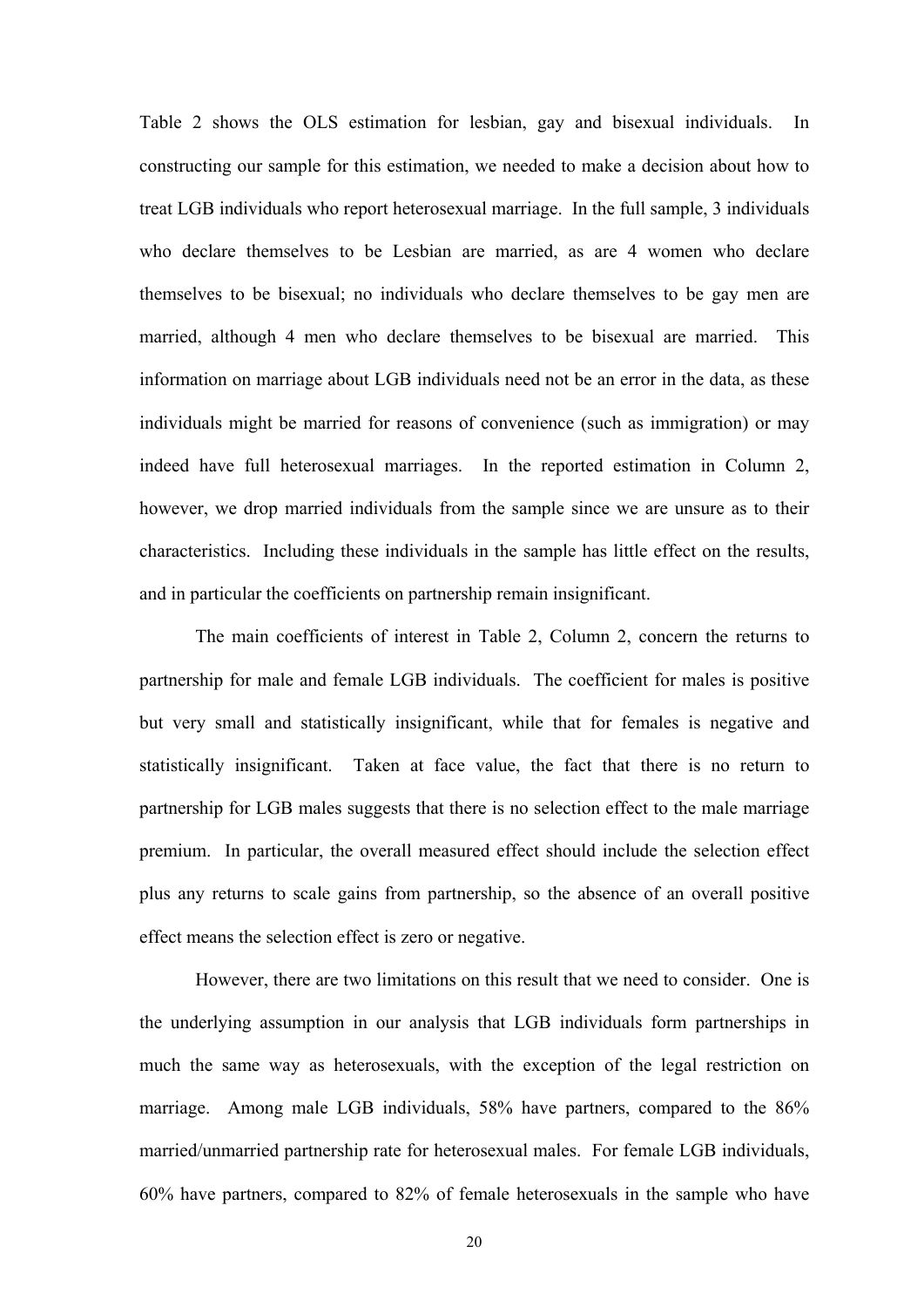either married or unmarried partners.The marriage/partnership rate is clearly higher among heterosexuals in the sample, an effect which continues to hold for men but not for women after controlling for age and other factors. These different rates would be consistent with the idea that there is a direct income effect for heterosexual marriage/partnership which induces greater formation of relationships. The other limitation on our result concerns the imprecision of the estimate, due to the small sample of LGB individuals. We also estimated a combined regression over both the heterosexual and LGB sample, and found that the return to LGB male partnership compared to partnered (married or unmarried) heterosexual males is the negative but statistically insignificant -0.0659 (t-statistic -0.67). Since the return is imprecisely estimated, we cannot definitively conclude that there are differential returns to partnership by sexuality.

## **5. Conclusions**

The literature tends to consider the male marriage premium and the gender gap as independent phenomena. In contrast, our results suggest that, in relatively homogeneous workplaces such as universities, the entire gender gap may be associated with the male marriage premium. To eliminate the gender gap, we therefore need to understand the causes of the male marriage premium. Is it a reward for traditional household arrangements supported by traditional workplace inflexibilities? If this is the case, then appropriate policies concern the elimination of the positive taste for discrimination in favour of married males, addressing the issue of unequal household responsibilities in a traditional marriage, and increasing workplace flexibility to assist in a more equal allocation of household responsibilities. Alternatively, if the male marriage premium reflects a selection effect (so that it is simply a comparison of the pay of less able single men to that of more able married men), then gender pay audits should be sufficient to address the overall gender gap.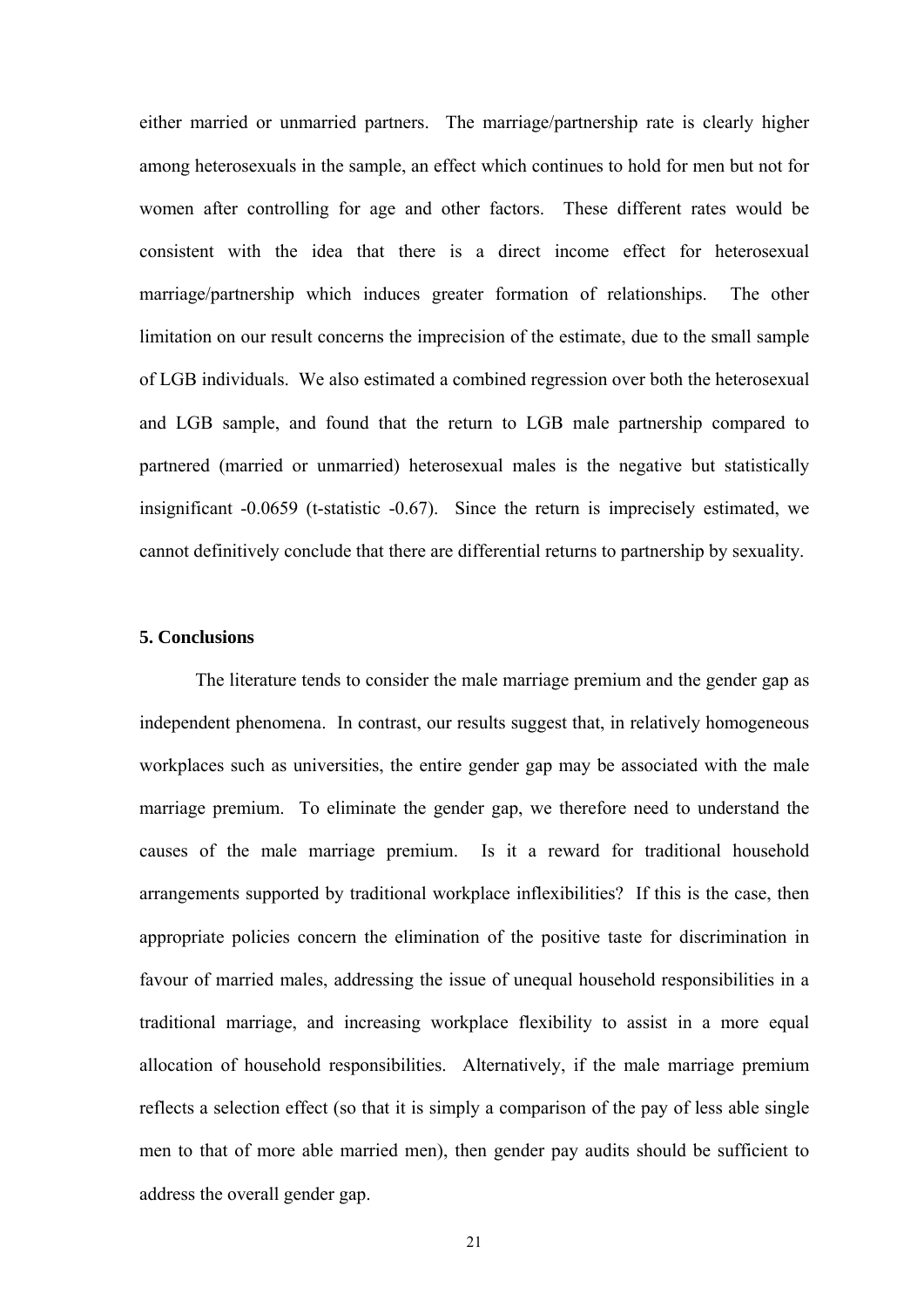Our results support the argument that the male marriage premium is due to traditional attitudes and arrangements with respect to marriage. The male marriage premium is much higher on the administrative side of the university, and indeed there is no significant marriage premium on the academic side. University administrative jobs (and the associated workplace organisation) are comparable with most jobs in the private sector. In contrast, academic jobs offer considerably more flexibility with much research activity and teaching preparation conducted at home during 'unsocial' hours.

 Further, if the male marriage premium is due to a selection effect, with more able males being more likely to be married, why doesn't a comparable effect hold for homosexual partnerships? If, for example, 'social ability' increases the probability of forming a successful relationship, and also assists in 'teamwork' at one's employment, why shouldn't this hold across sexual orientation? The negative (but insignificant) return to homosexual partnership (for males or females) in our results suggests the absence of a selection effect to gay partnership and, by analogy, to heterosexual marriage. Our results provide further support to the results in Antonovics and Town (2004) and Chun and Lee (2001) that there is little or no selection effect in the marriage premium.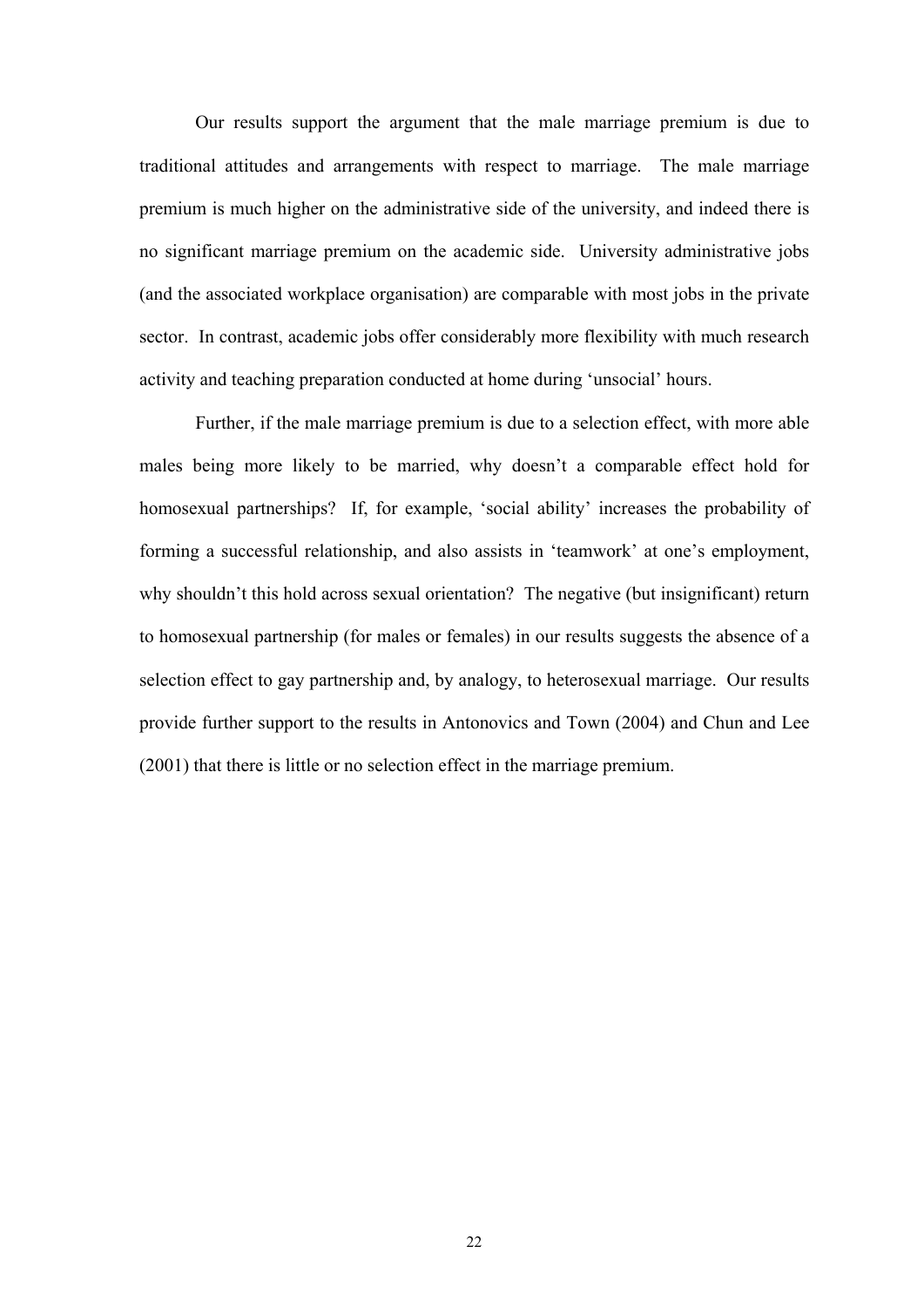|                              | $[1]$                 | $[2]$                 | $[3]$                 |
|------------------------------|-----------------------|-----------------------|-----------------------|
| <b>Independent variables</b> | <b>OLS Log Salary</b> | <b>OLS Log Salary</b> | <b>OLS Log Salary</b> |
|                              | (All                  | (Academics)           | (Administrators)      |
|                              | heterosexuals)        |                       |                       |
| Constant                     | 9.4790                | 9.6736                | 9.4267                |
|                              | (102.50)              | (85.44)               | (62.52)               |
| <b>Gender &amp; Family</b>   |                       |                       |                       |
| Male                         | $-0.0128$             | 0.0479                | $-0.0849$             |
|                              | (0.21)                | (0.67)                | (0.85)                |
| Childcare responsibilities   | $-0.0028$             | $-0.0370$             | 0.0158                |
| – male                       | (0.07)                | (0.87)                | (0.20)                |
| Childcare responsibilities   | 0.0154                | $-0.0164$             | 0.0318                |
| $-$ female                   | (0.38)                | (0.34)                | (0.46)                |
| Married - male               | 0.1320                | 0.0771                | 0.2121                |
|                              | (2.39)                | (1.21)                | (2.19)                |
| Married - female             | $-0.0051$             | 0.0642                | $-0.0555$             |
|                              | (0.11)                | (1.11)                | (0.71)                |
| Unmarried partnered -        | 0.0652                | 0.0526                | 0.0584                |
| male                         | (1.11)                | (0.76)                | (0.59)                |
| Unmarried partnered -        | $-0.0866$             | $-0.0793$             | $-0.0732$             |
| female                       | (1.15)                | $(-0.88)$             | (0.58)                |
| <b>Other Attributes</b>      |                       |                       |                       |
| Age 30-39                    | 0.1362                | 0.1147                | 0.1455                |
|                              | (3.56)                | (2.57)                | (2.26)                |
| Age 40-49                    | 0.2010                | 0.2083                | 0.2003                |
|                              | (4.09)                | (3.42)                | (2.51)                |
| Age 50-59                    | 0.2923                | 0.3293                | 0.2322                |
|                              | (5.20)                | (4.56)                | (2.65)                |
| Age over 60                  | 0.3621                | 0.3768                | 0.3527                |
|                              | (3.46)                | (3.24)                | (1.60)                |
| Experience                   | 0.0219                | 0.0099                | 0.0277                |
|                              | (4.18)                | (1.56)                | (3.11)                |
| Experience sq                | $-0.0004$             | $-0.0001$             | $-0.0005$             |
|                              | (2.78)                | (1.07)                | (1.97)                |
| London                       | 0.1006                | 0.0084                | 0.2081                |
|                              | (1.20)                | (0.09)                | (1.35)                |
| White                        | $-0.0591$             | $-0.0182$             | $-0.0849$             |
|                              | (0.97)                | (0.25)                | (0.86)                |
| First class degree           | $-0.0070$             | $-0.0082$             | $-0.0463$             |
|                              | (0.21)                | $(-0.23)$             | $(-0.62)$             |
| Upper second class degree    | 0.0324                | $-0.0024$             | 0.0723                |
|                              | (1.14)                | (0.07)                | (1.52)                |
| PhD                          | 0.1062                | 0.0740                | 0.1650                |
|                              | (3.54)                | (2.25)                | (2.87)                |
| Academic staff               | 0.0789                |                       |                       |
|                              |                       |                       |                       |
| Medicine subject area        | (2.90)<br>0.1847      | 0.1953                | 0.1699                |
|                              |                       |                       |                       |
|                              | (5.96)                | (5.89)                | (2.79)                |
| Temporary post               | $-0.1711$             | $-0.2383$             | $-0.1184$             |
|                              | (5.71)                | (6.37)                | (2.42)                |
| Full time post               | 0.3535                | 0.3347                | 0.3472                |
|                              | (8.86)                | (6.61)                | (5.51)                |
|                              |                       |                       |                       |
| Sample size                  | 613                   | 337                   | 276                   |
| Adjusted R squared           | 0.54                  | 0.58                  | 0.49                  |

| Table 1. Log Salary Regressions – Marriage Premium for Heterosexuals |  |  |  |
|----------------------------------------------------------------------|--|--|--|
|                                                                      |  |  |  |

Notes: (i) t-statistics are given in parentheses. (ii) Institution-specific fixed effects are included in the regressions. (iii) Age is in groups with baseline of under 30.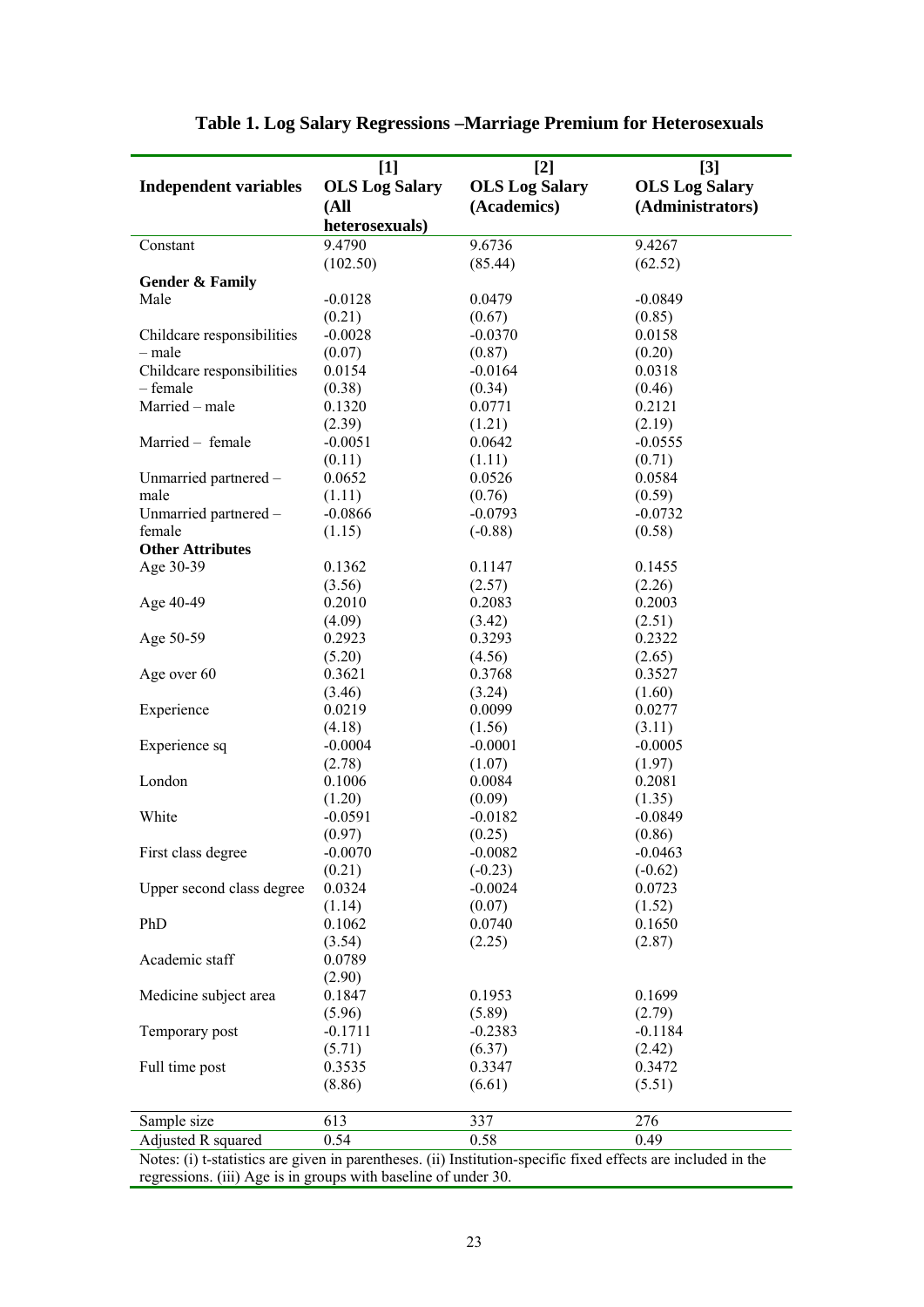| $[1]$<br>$[2]$                        |                       |                        |  |  |
|---------------------------------------|-----------------------|------------------------|--|--|
| <b>Independent variables</b>          | <b>OLS Log Salary</b> | <b>OLS Log Salary</b>  |  |  |
|                                       | (All heterosexuals)   | (lesbian/gay/bisexual) |  |  |
| Constant                              | 9.4809                | 9.4812                 |  |  |
|                                       | (102.55)              | (38.60)                |  |  |
| <b>Gender &amp; Family Attributes</b> |                       |                        |  |  |
| Male                                  | $-0.0148$             | 0.0212                 |  |  |
|                                       | (0.25)                | (0.20)                 |  |  |
| Childcare responsibilities - male     | 0.0107                | 0.0397                 |  |  |
|                                       | (0.28)                | (0.31)                 |  |  |
| Childcare responsibilities -          | 0.0173                | 0.0848                 |  |  |
| female                                | (0.44)                | (0.62)                 |  |  |
| Partnered - male                      | 0.1048                | $-0.0114$              |  |  |
|                                       | (2.01)                | (0.13)                 |  |  |
| Partnered - female                    | $-0.0126$             | $-0.0507$              |  |  |
|                                       | (0.29)                | (0.53)                 |  |  |
| <b>Other Attributes</b>               |                       |                        |  |  |
| Age 30-39                             | 0.1405                | 0.1816                 |  |  |
|                                       | (3.70)                | (1.86)                 |  |  |
| Age 40-49                             | 0.2121                | 0.4007                 |  |  |
|                                       | (4.39)                | (3.26)                 |  |  |
| Age 50-59                             | 0.3043                | 0.5455                 |  |  |
|                                       | (5.52)                | (2.91)                 |  |  |
| Age over 60                           | 0.3762                | 0.1569                 |  |  |
|                                       | (3.62)                | (0.46)                 |  |  |
| Experience                            | 0.0217                | 0.0224                 |  |  |
|                                       | (4.15)                | (1.42)                 |  |  |
| Experience sq                         | $-0.0004$             | $-0.0007$              |  |  |
|                                       | (2.70)                | (1.16)                 |  |  |
| London                                | 0.1055                | 0.2377                 |  |  |
|                                       | (1.25)                | (0.86)                 |  |  |
| White                                 | $-0.0672$             | 0.0031                 |  |  |
|                                       | (1.11)                | (0.03)                 |  |  |
| First class degree                    | $-0.0056$             | 0.0673                 |  |  |
|                                       | (0.16)                | (0.76)                 |  |  |
| Upper second class degree             | 0.0294                | 0.0316                 |  |  |
|                                       | (1.03)                | (0.45)                 |  |  |
| PhD                                   | 0.1049                | 0.0913                 |  |  |
|                                       | (3.51)                | (1.20)                 |  |  |
| Academic staff                        | 0.0803                | 0.1851                 |  |  |
|                                       | (2.96)                | (2.56)                 |  |  |
| Medicine subject area                 | 0.1871                | 0.2104                 |  |  |
|                                       | (6.04)                | (2.87)                 |  |  |
| Temporary post                        | $-0.1733$             | $-0.1968$              |  |  |
|                                       | (5.79)                | $(-2.93)$              |  |  |
| Full time post                        | 0.3545                | 0.0731                 |  |  |
|                                       | (8.90)                | (0.77)                 |  |  |
|                                       | 613                   | 93                     |  |  |
| Sample size<br>Adjusted R squared     | 0.54                  | 0.60                   |  |  |
|                                       |                       |                        |  |  |

## **Table 2. Log Salary Regressions – Marriage/ Partnership for Heterosexuals, Partnership Premium for Lesbian/Gay/Bisexual**

Notes: (i) Estimates for partnered men and women in Column [1] are for marriage/partnered interacted with gender, relative to the base of single for the sub-sample of heterosexuals, whereas those in Column [2] are for partnership interacted with gender relative to the base of single for the sub-sample of all LGB individuals. (ii) t-statistics are in parentheses. (iii) Institution-specific fixed effects are included in the regressions. (iv) Age is in groups with baseline of under 30.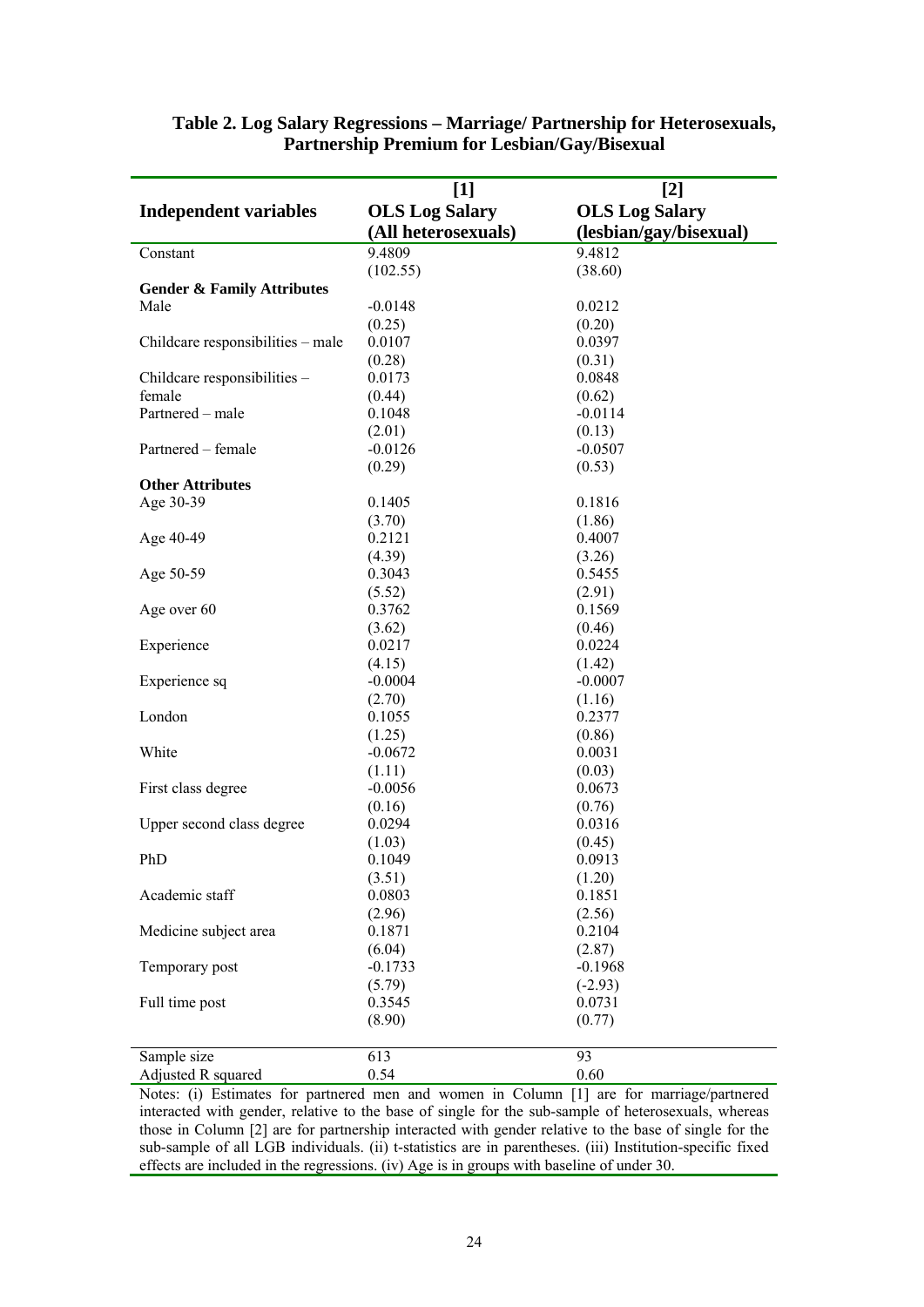### **References**

- Akerlof, George A, 'Men Without Children', *The Economic Journal*, 1998, Vol 108, 287- 309.
- Antonovics, Kate and Robert Town, 2004, 'Are All the Good Men Married? Uncovering the Sources of the Marital Wage Premium', *American Economic Review, Papers and Proceedings*, Vol 94, 317 -
- Badgett, M. V. Lee, *Money, Myths and Change: The Economic Lives of Lesbians and Gay Men,* 2001, University of Chicago Press.
- Bardasi, Elena and Mark Taylor, 2005, 'Marriage and Wages', Working Papers of the Institute for Social and Economic Research, University of Essex, **http://www.iser.essex.ac.uk/pubs/workpaps/pdf/2005-01.pdf**
- Becker, Gary S, 'A Theory of the Allocation of Time', *The Economic Journal*, 1965, Vol 75, 493-517.
- Black, Dan, Gary Gates, Seth Sanders and Lowell Taylor, 'Demographics of the Gay and Lesbian Population in the United States: Evidence from Systematic Data Sources', *Demography*, 2000, Vol 37 (May), 139-54.
- Black, Dan, Hoda Makar, Seth Sanders and Lowell Taylor, 2003, 'The Effects of Sexual Orientation on Earnings', *Industrial and Labor Relations Review*, Vol 56(April), 449-469.
- Blackaby, David and Jeff Frank, 'Ethnic and Other Minority Representation in Economics, *The Economic Journal*, 2000, Vol 110 (June), F293-F311.
- Blackaby, David, Alison L Booth and Jeff Frank, 2005, 'Outside Offers and the Gender Pay Gap: Empirical Evidence from the UK Academic Labour Market', *The Economic Journal*, Vol 115, F81-107.
- Blandford, John M, 2003, 'The Nexus of Sexual Orientation and Gender in the Determination of Earnings', *Industrial and Labor Relations Review*, Vol 56, 622- 42.
- Burdett, Kenneth and Melvyn Coles, 1999, 'Long-term Partnership Formation: Marriage and Employment', *The Economic Journal*, Vol 109, F307-34.
- Carpenter, Christopher, 2004, 'New Evidence on Gay and Lesbian Household Incomes', September 2001, *Contemporary Economic Policy*, Vol 22, 78-94.
- Carpenter, Christopher and Gary Gates, 2004, 'Partnership-Based Selection Among Gay Men and Lesbians: Implications for Census Research', *Proceedings of the Social Statistics Section, American Statistical Association*
- Chun, Hyunbae and Injae Lee, 2001, 'Why Do Married Men Earn More: Productivity or Marriage Selection?', *Economic Inquiry*, Vol 39, 307-19.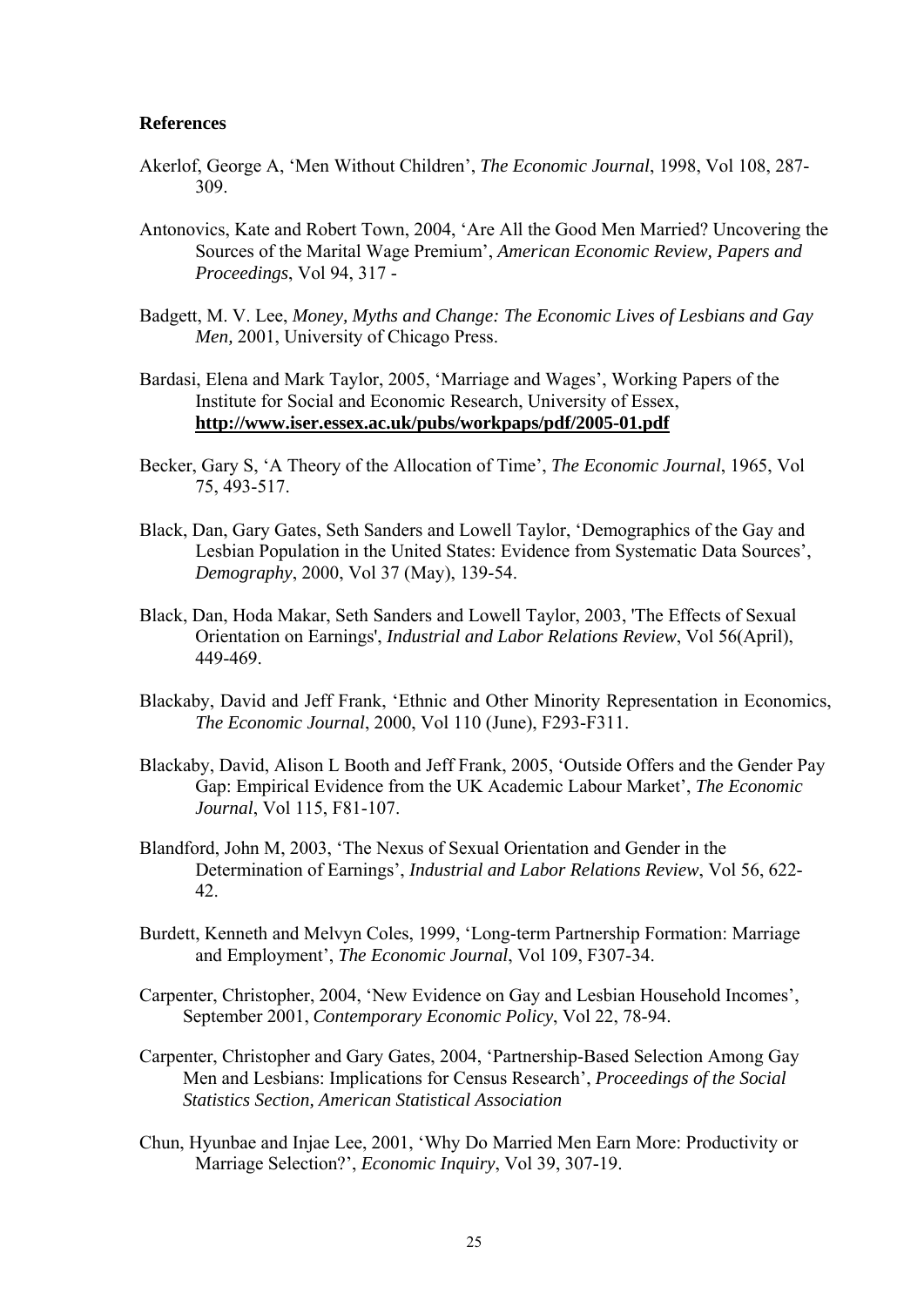- Cohen, Philip N, 2002, 'Cohabitation and the Declining Marriage Premium for Men', *Work and Occupations*, Vol 29, 346-63.
- Couper, Mick P, Michael W Traugott and Mark J Lamias, 'Web Survey Design and Administration', *Public Opinion Quarterly*, 2001, Vol 65 (2: Summer), 230-54.
- Ehrenberg, Ronald G., 'Studying Ourselves: The Academic Labor Market', *Journal of Labor Economics*, 2003, Vol 21 (2: April), 267-88.
- Frank, Jeff, 'Gay Glass Ceilings', 2004. Royal Holloway University of London Discussion Paper No 2004-20. Forthcoming in *Economica*. http://web.rhul.ac.uk/Economics/Research/WorkingPapers/pdf/dpe0420.pdf
- Ginther, Donna and Madeline Zavodny, 'Is the Male Marriage Premium Due to Selection? The Effect of Shotgun Weddings on the Return to Marriage', *Journal of Population Economics*, 2001, Vol 14 (2: June), 313-28
- Jepsen, L. K. and C.A. Jepsen, 'An Empirical Analysis of Same-Sex and Opposite-Sex Couples', *Demography*, 2002, Vol 39 (3), 435-53.
- Kinsey, A.C., W. B. Pomeroy & C. E. Martin, *Sexual Behavior in the Human Male*, 1948, Philadelphia, W.B. Saunders.
- Korenman, S and David Neumark, 'Does Marriage Really Make Men More Productive?, *Journal of Human Resources*, 1991, Vol 26 (Spring), 282-307.
- Khrashinsky, Harry, 'Do Marital Status and Computer Usage Really Change the Wage Structure?, *Journal of Human Resources*, 2004, Vol 39 (Summer), 774-91.
- Loh, E S, 'Productivity Differences and the Marriage Wage Premium for White Males', *Journal of Human Resources*, 1996, Vol 31 (Summer), 566-89.
- Lundberg, Shelly and Elaina Rose, 'The Effects of Sons and Daughters on Men's Labor Supply and Wages', *Review of Economics and Statistics*, 2002, Vol 84 (2: May), 251-68.
- McFadden, Daniel and Joachim Winter, 'Experimental Analysis of Survey Response Bias Over the Internet: Some Results from the Retirement Perspectives Survey', October 2001, mimeo.
- Mamun, Arif, 'Is There a Cohabitation Premium in Men's Earnings?', University of Washington Center for Research on Families Discussion Paper 2004 – 02.
- Stratton, Leslie S, 'Examining the Wage Differential for Married and Cohabiting Men', *Economic Inquiry*, 2002, Vol 40 (2: April), 199-212.
- Vehovar, Vasja, Zenel Batagelj, Katja Lozar Manfreda and Metka Zaletel, in 'Nonresponse in Web Surveys' in Robert Groves, Don Dillman, John Eltinge and Roderick Little, eds., Survey Nonresponse (Wiley Series in Survey Methodology), New York: John Wiley & sons, Inc., 2002.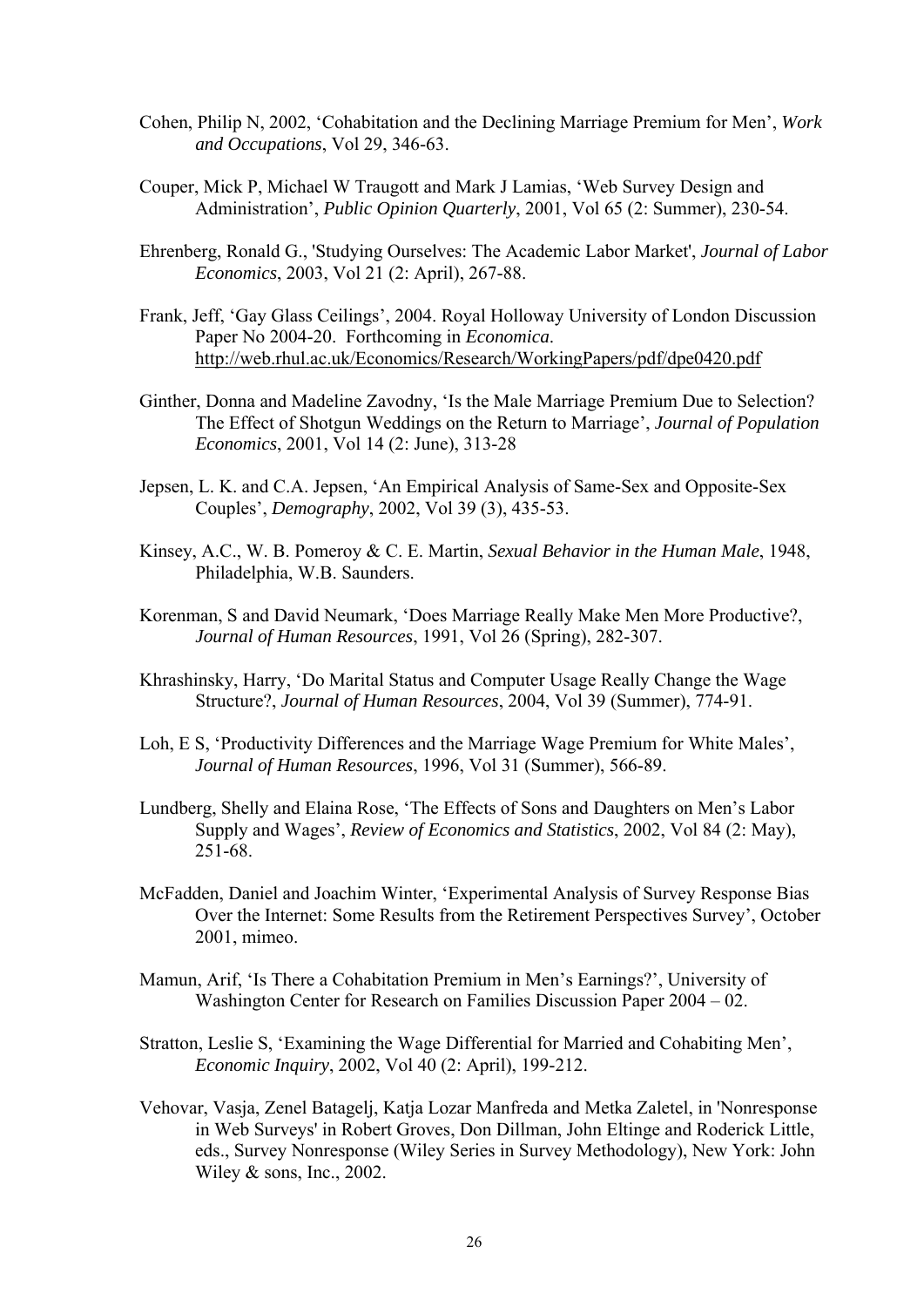- Ward, Melanie E, 'The Gender Salary Gap in British Academia ', *Journal of Applied Econom*ics, 2001, Vol 33 (13: October), 1669-81.
- Weiss, Yoram, 'The Formation and Dissolution of Families: Why Marry? Who Marries Whom? And What Happens upon Divorce?' Chapter 3 in MR Rosenzweig and O Stark (Eds.) *Handbook of Population and Family Economics,* 1997, Vol 1A/B, Elsevier.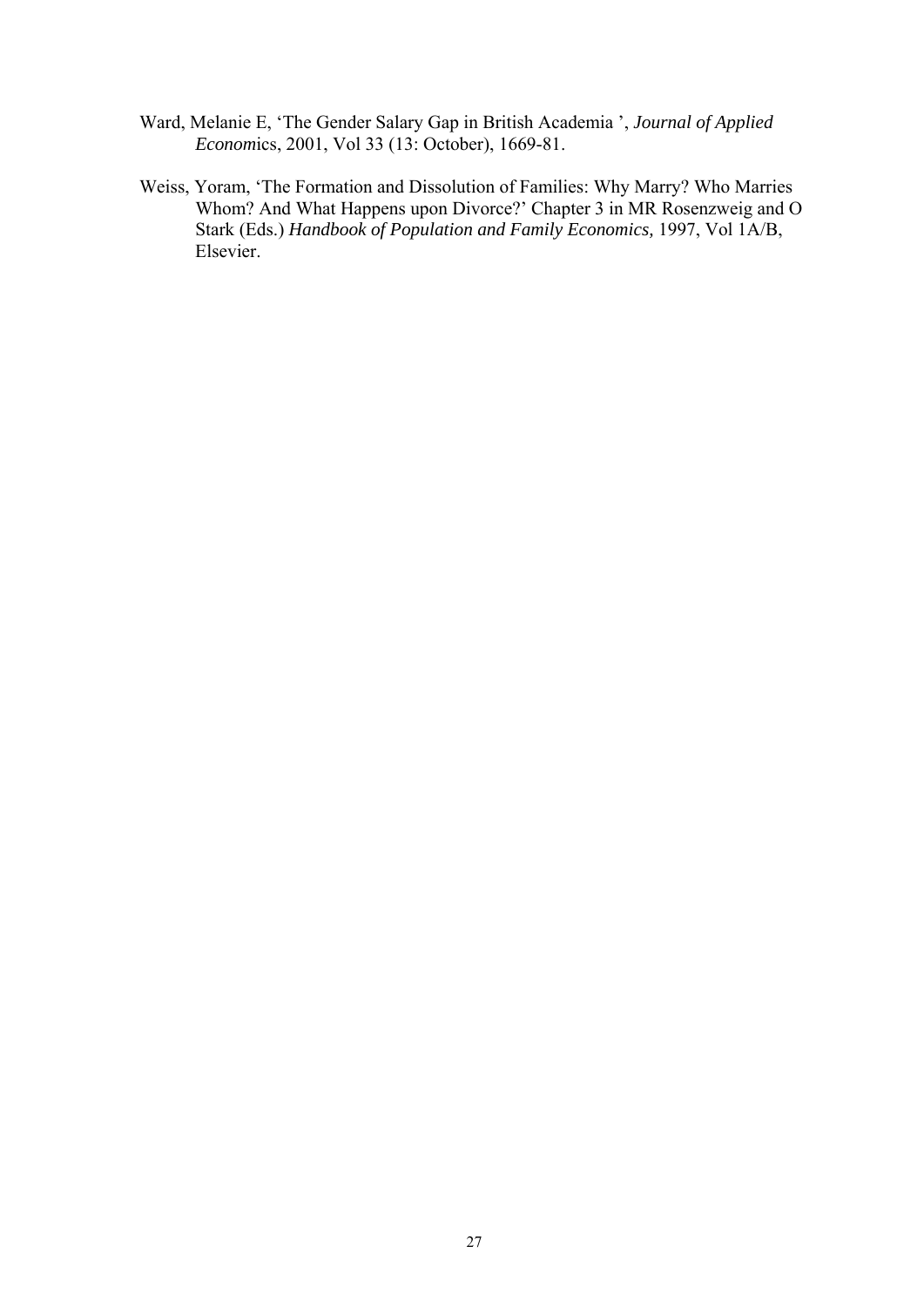## **Appendix Table A.1. Means and Percentages of Variables**

| Independent                                                       | $Mean - whole$  | $Mean -$        | $Mean -$        | $Mean - whole$ |  |  |
|-------------------------------------------------------------------|-----------------|-----------------|-----------------|----------------|--|--|
| variables                                                         | sample          | academics       | administrators  | sample (LGB)   |  |  |
|                                                                   | (heterosexuals) | (heterosexuals) | (heterosexuals) |                |  |  |
|                                                                   |                 |                 |                 |                |  |  |
| Salary                                                            | £25,609         | £28,085         | £22,879         | £25,514        |  |  |
| Age (banded)                                                      | 2.48            | 2.51            | 2.44            | 2.34           |  |  |
| Experience (yrs.)                                                 | 10.21           | 10.88           | 9.38            | 9.10           |  |  |
|                                                                   |                 |                 |                 |                |  |  |
| Percentage of the Sample with the Characteristic:                 |                 |                 |                 |                |  |  |
| London                                                            | 0.20            | 0.21            | 0.18            | 0.23           |  |  |
|                                                                   |                 |                 |                 |                |  |  |
| White                                                             | 0.95            | 0.96            | 0.95            | 0.91           |  |  |
| First class degree                                                | 0.22            | 0.32            | 0.10            | 0.23           |  |  |
| Upper second class                                                | 0.36            | 0.37            | 0.36            | 0.39           |  |  |
| degree                                                            |                 |                 |                 |                |  |  |
| PhD                                                               | 0.47            | 0.67            | 0.23            | 0.34           |  |  |
| Academic staff                                                    | 0.54            | 1.00            | 0.00            | 0.46           |  |  |
| Medicine subject                                                  | 0.22            | 0.27            | 0.15            | 0.23           |  |  |
| area                                                              |                 |                 |                 |                |  |  |
| Temporary post                                                    | 0.44            | 0.45            | 0.43            | 0.43           |  |  |
| Full time post                                                    | 0.88            | 0.90            | 0.85            | 0.89           |  |  |
| Male                                                              | 0.46            | 0.51            | 0.39            | 0.53           |  |  |
| Percentage of the Male/Female Sub-sample with the Characteristic: |                 |                 |                 |                |  |  |
|                                                                   |                 |                 |                 |                |  |  |
| Childcare                                                         | 0.17            | 0.19            | 0.14            | 0.07           |  |  |
| responsibilities -                                                |                 |                 |                 |                |  |  |
| male                                                              |                 |                 |                 |                |  |  |
| Childcare                                                         | 0.15            | 0.14            | 0.17            | 0.06           |  |  |
| responsibleities –                                                |                 |                 |                 |                |  |  |
| female                                                            |                 |                 |                 |                |  |  |
| Married – male                                                    | 0.61            | 0.65            | 0.54            | 0.00           |  |  |
|                                                                   |                 |                 |                 |                |  |  |
| Married – female<br>Non-married                                   | 0.46<br>0.25    | 0.45<br>0.23    | 0.47<br>0.28    | 0.00<br>0.58   |  |  |
| partner - male                                                    |                 |                 |                 |                |  |  |
|                                                                   |                 |                 |                 |                |  |  |
| Non-married                                                       | 0.16            | 0.16            | 0.16            | 0.32           |  |  |
| Cohabitor - male                                                  |                 |                 |                 |                |  |  |
| Non-married                                                       | 0.36            | 0.37            | 0.35            | 0.60           |  |  |
| partner – female                                                  |                 |                 |                 |                |  |  |
| Non-married                                                       | 0.22            | 0.22            | 0.22            | 0.37           |  |  |
| Cohabitor - female                                                |                 |                 |                 |                |  |  |
| Sample size                                                       | 613             | 337             | 276             | 93             |  |  |